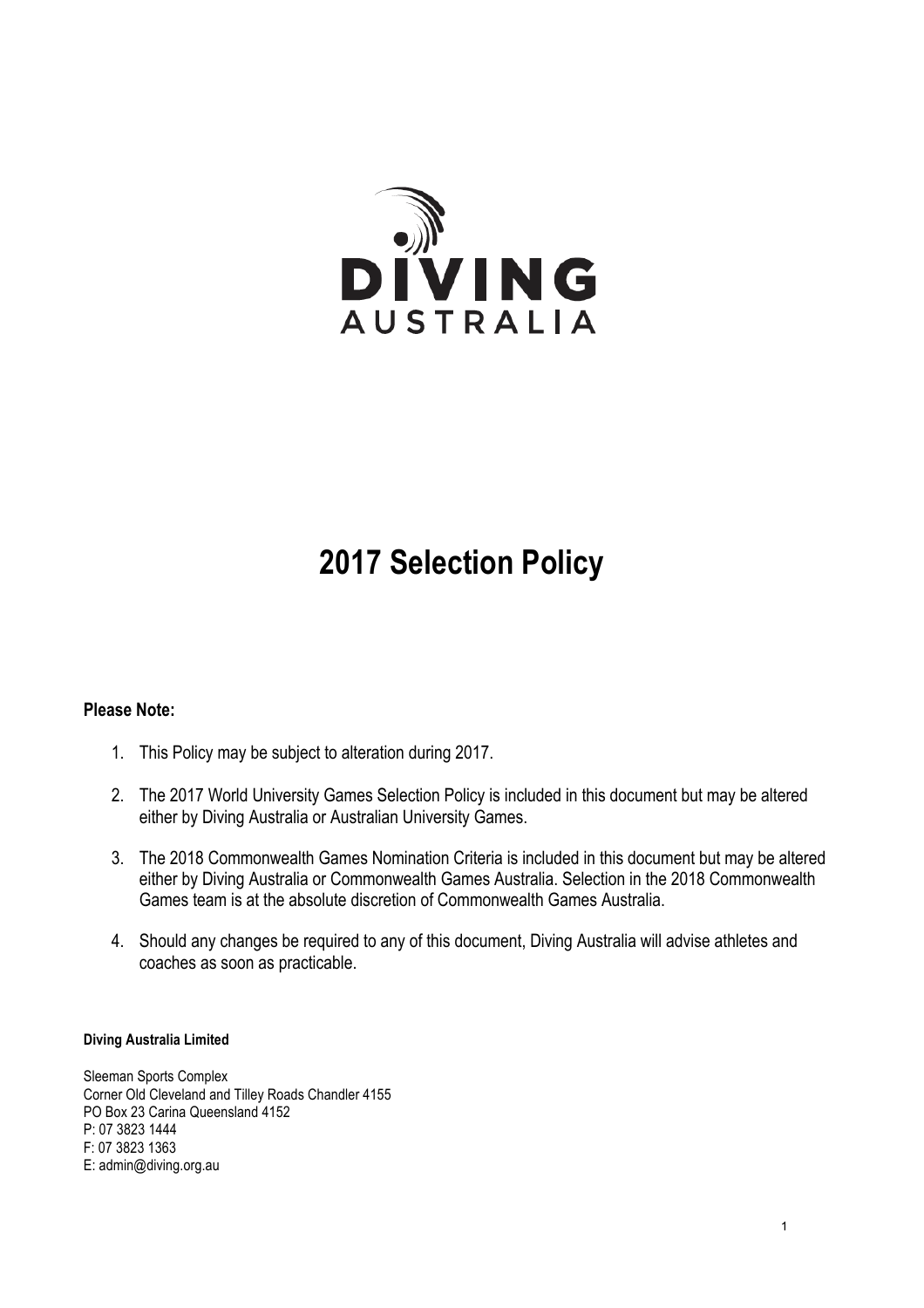### **DA SELECTION POLICY OBJECTIVES**

- A. The primary objective of the DA Selection Policy is to ensure that athletes chosen to represent Australia in international diving competitions are of the highest possible standard and thus enable Australia to win Gold Medals in individual and synchronised diving events.
- B. A secondary objective is to underpin the future success of Australia at international diving competitions by providing elite development athletes with increased opportunities to compete at international diving competitions for the purpose of accelerating their progression.

These objectives are aligned with *Australia's Winning Edge* "AWE".

### **1. DEFINITIONS**

1.1 The following terms have the meanings as set out in this clause 1.1:

"CEO" means the DA Chief Executive Officer.

"DA" means Diving Australia Limited.

"DA Appeal Panel" means the panel of persons appointed by the Board in accordance with clause 20.6, charged with determining appeals brought in accordance with clause 20.

"DA Board" means the Board of Directors of Diving Australia Limited.

"DA Selection Committee" means the committee responsible for selection of National Squads and National Teams using the criteria set out in this DA Selection Policy.

"GMHP" means the DA General Manager, Performance and Pathways.

"HPP" means the DA High Performance Program. The HPP incorporates all aspects of elite development in Diving in Australia.

"Major International Competitions" means Olympic Games, FINA World Championships and FINA Diving World Cup.

"National Squad" means a squad comprising Australia's elite open divers with the potential to win Gold Medals at major international events and developmental divers with the potential to win medals for Australia at major international events.

"National Squad Qualifying Events" means:

- $(a)$ 2016 Australian Open Championships (incorporating Rio Nomination Trials);
- $(b)$ 2016 FINA World Series;
- 2016 FINA Grand Prix Series;  $(c)$
- 2016 FINA World Cup  $(d)$
- 2016 Australian Domestic Grand Prix (Gold Coast, 10-12 December 2016)  $(e)$
- $(f)$ 2017 FINA World Championships
- $(a)$ 2017 FINA World Series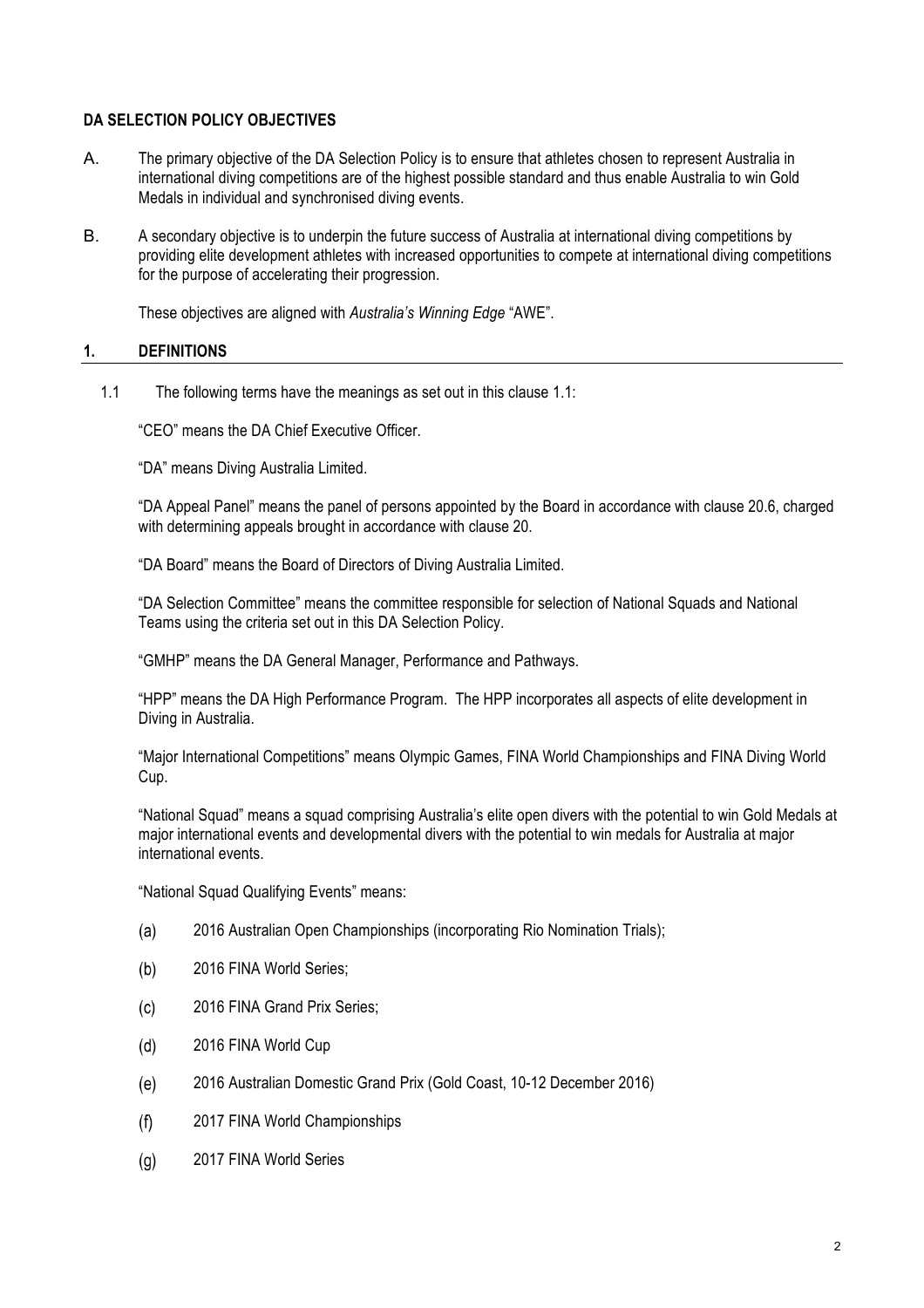- $(h)$ 2017 FINA Grand Prix Series
- $(i)$ 2017 Australian Open Championships (incorporating World Championships Trials)
- any other significant event designated by the DA Selection Committee to be a National Squad Qualifying  $(i)$ Event (with or without conditions).

"National Junior Squad" means a squad comprising Australia's elite Group B and Group C divers with the potential to win medals at junior international events.

"National Team" means the teams selected by the DA Selection Committee to represent Australia at specified international competition/s.

"NCP" means the DA National Coach Panel which is comprised of all DA National Coaches and is responsible for providing advice to the GMHP and CEO on the technical direction of the HPP, the leadership of National Teams on tour and will contribute to the leadership and direction of the overall HP Program.

"Non-Major International Competitions" means FINA GP's, Commonwealth Games, World University Games, and FINA World Junior Championships.

"Other International Competitions" means FINA Diving World Series and other international events where athletes are invited to attend by FINA or a National Federation.

#### **2. OVERVIEW - SQUADS AND TEAMS**

- 2.1 The implementation and administration of the DA Selection Policy is the responsibility of the:
	- $(a)$ DA Board;
	- $(b)$ CEO;
	- $(c)$ GMHP;
	- $(d)$ NCP; and
	- $(e)$ DA Selection Committee.
- 2.2 The DA Board is responsible for appointing the DA Selection Committee. The Board shall appoint three selectors in accordance with the Selection Committee Terms of Reference as amended from time to time.
- 2.3 The CEO is responsible for the overall performance of DA and is responsible to the Board for ensuring the strategic direction of DA is followed.
- 2.4 The GMHP is responsible for providing information and administrative support to the Selection Committee to assist them to fulfil their duties.
- 2.5 The NCP is responsible for providing advice, should they be requested, to the Selection Committee either directly or via the GMHP. Such advice could consist of, but is not limited to:
	- $(a)$ training effort;
	- $(b)$ current (and potentially likelihood of future) fitness levels; and
	- $(c)$ national and international results.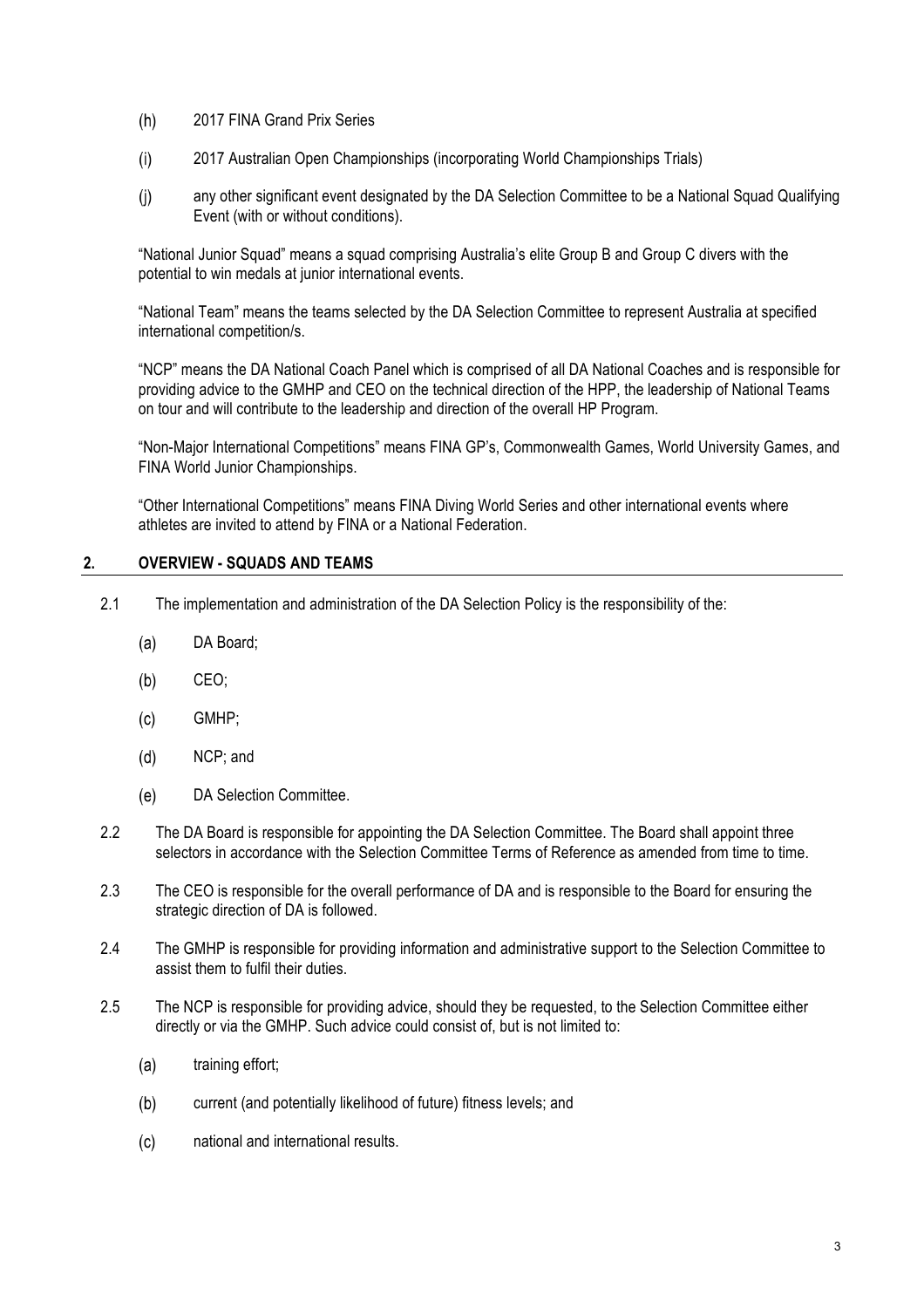- 2.6 The DA Selection Committee is responsible for the selection of all DA National Squads and National Teams and must carry out their duties as members of the DA Selection Committee in accordance with the Selection Committee Terms of Reference and this Policy.
- 2.7 The CEO, the GMHP and the Chair of the DA Selection Committee are the only officers authorised by DA to respond to any questions concerning the athletes selected for National Squads or National Teams in accordance with this Policy.
- 2.8 All questions concerning any aspect of selection must be in writing and addressed to the GMHP for consideration by the DA Selection Committee.

#### **3. NATIONAL SQUAD SELECTION POLICY**

- 3.1 To be eligible for consideration for selection in the National Squad athletes must be:
	- $(a)$ registered members of DA;
	- $(b)$ aged 14 years or older as at 31 December 2017; and
	- $(c)$ eligible to represent Australia in international competitions under FINA rules.
- 3.2 To be considered for selection in the National Squad, athletes must achieve the criteria set out in clause 4 of this Policy.
- 3.3 Notwithstanding clause 3.2, Athletes may also be added to the National Squad at the discretion of the DA Selection Committee. This discretion is absolute and need not be exercised by the DA Selection Committee. Factors that the DA Selection Committee may take into consideration when exercising their discretion are:
	- $(a)$ performances from the most recent Olympic Games;
	- $(b)$ performances from the two most recent Major International Competitions;
	- $(c)$ assessment by the DA Selection Committee of the athlete's ability to win medals for Australia (in any discipline); and
	- $(d)$ level of adherence by the athlete to the obligations contained in any prior Athlete Agreement.
- 3.4 All athletes who have been selected in the 2017 National Squad will be offered a DA Athlete Agreement that will stipulate their obligations and entitlements as members of the DA National Squad.
- 3.5 Athletes that do not sign the National Squad Athlete Agreement within the time required, may have their offer of selection in the National Squad revoked.

### **4. NATIONAL SQUAD SELECTION CRITERIA**

- 4.1 The objectives of the National Squad are:
	- $(a)$ to identify athletes who:
		- $(i)$ have the potential to win Gold Medals in Major International Competitions;
		- $(ii)$ consistently achieve a Top 8 individual placing in Major International Competitions;
		- $(iii)$ consistently achieve a Top 7 synchro placing in Major International Competitions; and
		- $(iv)$ consistently achieve a Top 6 placing in Non-Major International Competitions.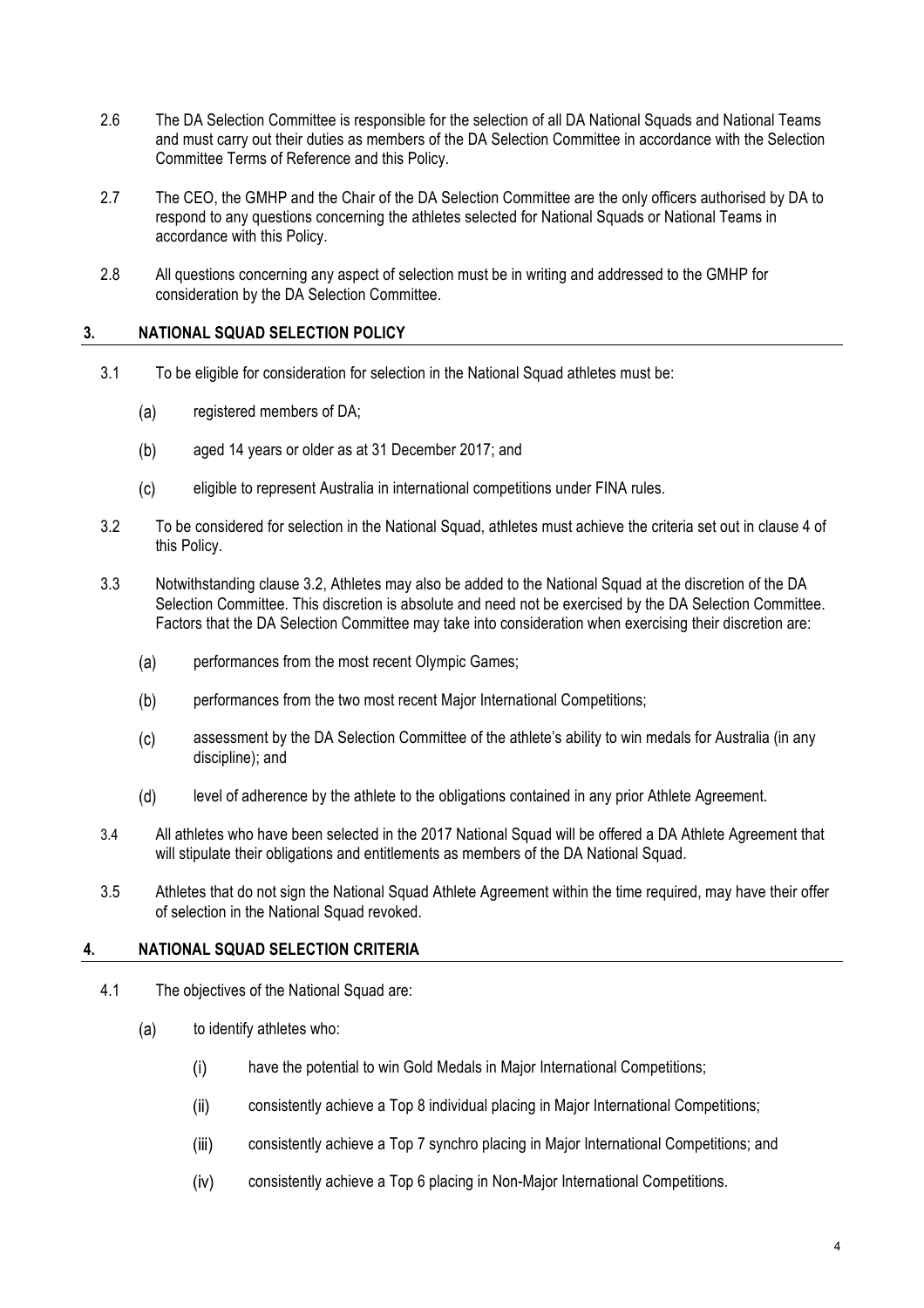- $(b)$ to assist athletes to maximise their preparation for Major International Competitions.
- 4.2 Athletes will primarily be considered for selection to the National Squad based on their performance in Olympic events:
	- Men's 3 Metre Springboard  $(a)$
	- Men's 10 Metre Platform  $(b)$
	- $(c)$ Men's 3 Metre Springboard Synchronised
	- $(d)$ Men's 10m Metre Platform Synchronised
	- $(e)$ Women's 3 Metre Springboard
	- $(f)$ Women's 10 Metre Platform
	- $(g)$ Women's 3 Metre Springboard Synchronised
	- Women's 10m Metre Platform Synchronised  $(h)$
- 4.3 The DA Selection Committee will use performances at National Squad Qualifying Events to consider athletes for selection to (and promotion within) the 2017 National Squad:
- 4.4 The 2017 National Squad will comprise of four tiers of athlete and selection will be based on performances at National Squad Qualifying Events. For athletes to be considered for individual selection to the 2017 National Squad they must achieve the following criteria:
	- $(a)$ Tier 1

Individual

- compete with a minimum DD as set out in clause 22;  $(i)$
- $(ii)$ achieve a minimum HPP B standard score as set out in clause 23 in both the Preliminary and Semi-Final of a National Squad Qualifying Event; and
- $(iii)$ achieve a minimum HPP A standard score in the Final of the National Squad Qualifying Event referenced in clause 4.4(a)(ii).

#### Synchronised

- compete with a minimum DD as set out in clause 22;  $(iv)$
- $(v)$ achieve a minimum HPP A standard score in a National Squad Qualifying Event, twice.
- $(b)$ Tier 2

#### Individual

- $(i)$ compete with a minimum DD as set out in clause 22; and
- $(ii)$ achieve a minimum HPP C standard score as set out in clause 23 in both the Preliminary and Semi-Final of a National Squad Qualifying Event; and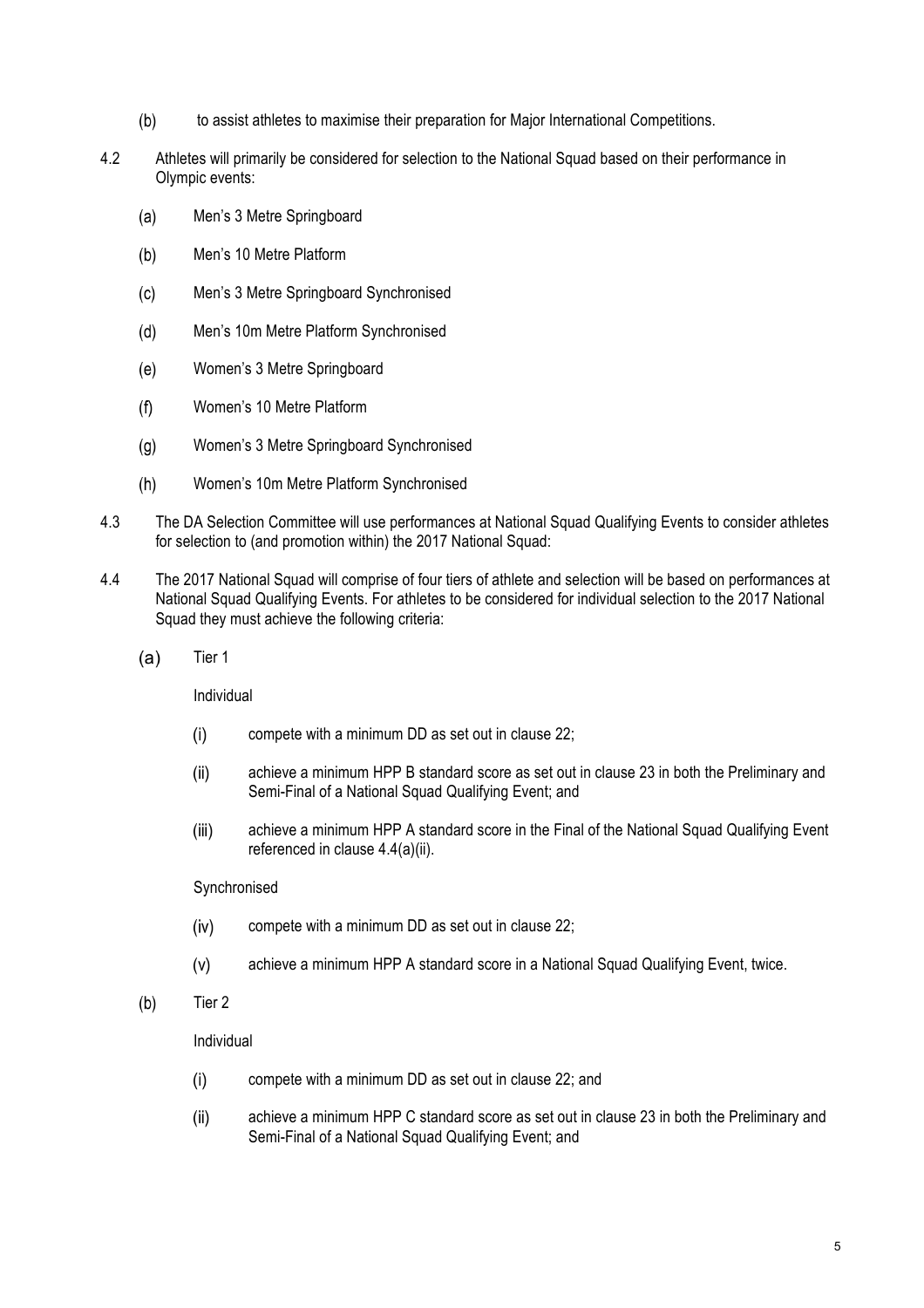$(iii)$ achieve a minimum HPP B standard score in the Final of the National Squad Qualifying Event referenced in clause 4.4(b)(ii).

#### Synchronised

- compete with a minimum DD as set out in clause 22;  $(iv)$
- achieve a minimum HPP A standard score in a National Squad Qualifying Event;  $(v)$
- $(vi)$ achieve a minimum HPP B standard score in a National Squad Qualifying Event.

For the avoidance of doubt the 2 scores referred cannot be the same performance.

#### $(c)$ Tier 3

#### Individual

- $(i)$ compete with a minimum DD as set out in clause 22; and
- achieve a minimum HPP D standard score as set out in clause 23 in both the Preliminary and  $(ii)$ Semi-Final of a National Squad Qualifying Event; and
- achieve a minimum HPP C standard score in the Final of the National Squad Qualifying Event  $(iii)$ referenced in clause 4.4(c)(ii).

#### Synchronised

- compete with a minimum DD as set out in clause 22;  $(iv)$
- achieve a minimum HPP B standard score in a National Squad Qualifying Event, twice.  $(v)$
- $(d)$ Tier 4

#### Individual

- $(i)$ compete with a minimum DD as set out in clause 22; and
- $(ii)$ achieve a minimum HPP D standard score as set out in clause 23 at any National Squad Qualifying Event in any round.

Please note, in next year's Selection Policy, for the 2018 National Squad, we anticipate the Tier 4 score requirement will need to be achieved twice.

#### Synchronised

- $(iii)$ compete with a minimum DD as set out in clause 22;
- achieve a minimum HPP C standard score in a National Squad Qualifying Event, twice.  $(iv)$
- 4.5 In addition to the above:
	- Achieving the criteria does not necessarily qualify the athlete for 2017 National Squad selection.  $(a)$ Selection of all National Squads is at the sole discretion of the DA Selection Committee taking into account all aspects of the DA Selection Policy.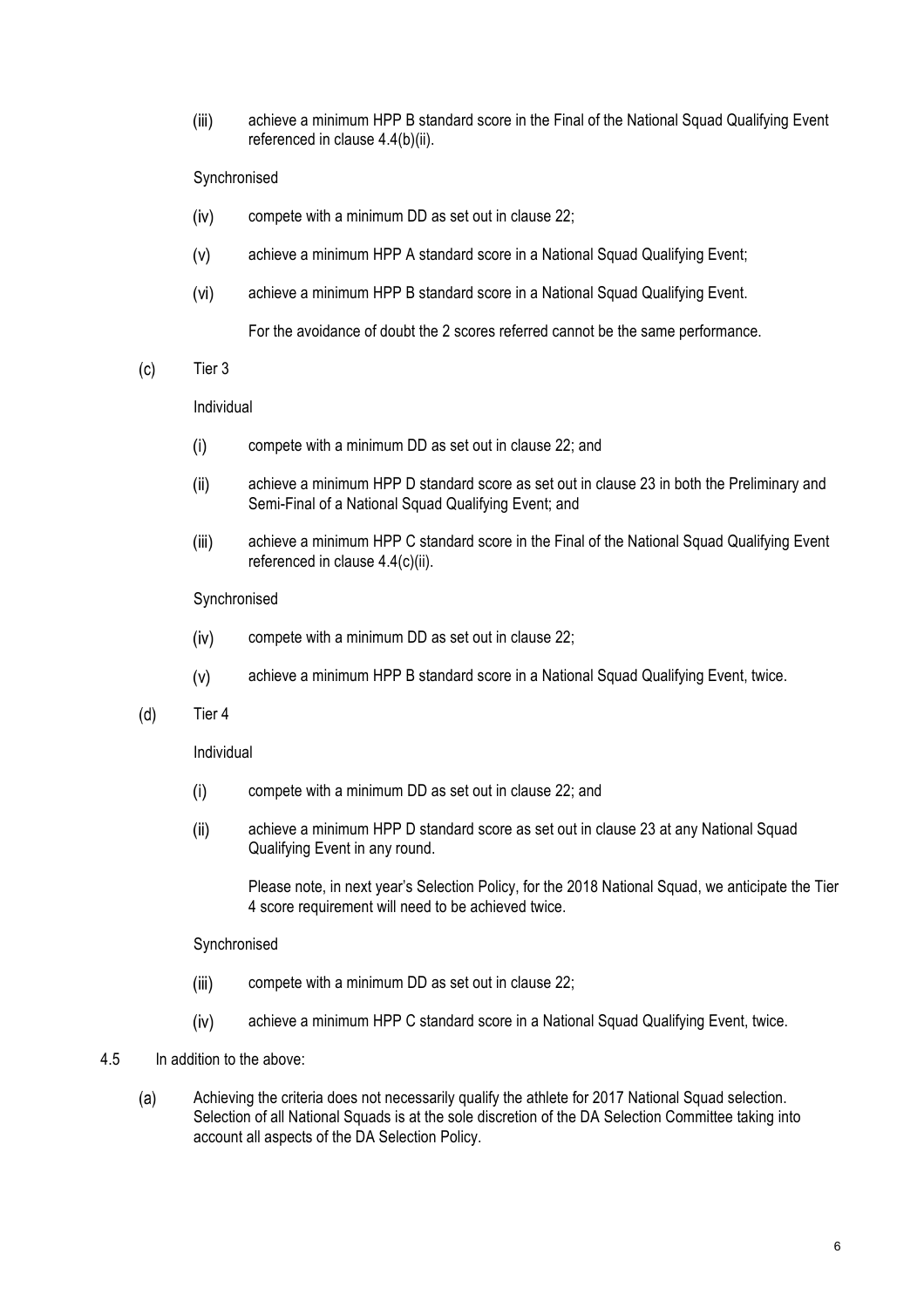- $(b)$ For the avoidance of doubt, where there is only one preliminary round prior to the Final of a National Squad Qualifying Event, the requirements set out in clauses 4.4(a)(ii), 4.4(b)(ii) and 4.4(c)(ii) shall be confined to that single preliminary round.
- $(c)$ Only Tier 4 can be attained by an individual in any National Squad Qualifying Event consisting of a single round of competition. That is, Tiers 1, 2 and 3 cannot be attained at a single round event for an individual performance.
- $(d)$ Athletes competing for selection in National Squad in the 10 Metre Platform event must complete all their dives from the 10 Metre Platform during relevant National Squad Qualifying Event.

#### **5. 2017-2018 NATIONAL JUNIOR SQUAD SELECTION POLICY**

- 5.1 To be eligible for consideration for selection in the National Junior Squad, athletes must be:
	- $(a)$ Australian citizens; or
	- $(b)$ Australian residents for a continuous period of at least two years who have applied for Australian Citizenship and not represented another country in diving during the same two year period; and
	- $(c)$ a registered member of DA; and
	- aged 15 years or younger as at 31 December 2017.  $(d)$
- 5.2 To be considered for selection in the National Junior Squad athletes must contest the Australian Elite Junior Championships in the year of selection and achieve the criteria as set out in clause 6 of this Selection Policy.
- 5.3 Notwithstanding clause 5.2, athletes who partially meet the selection criteria may be considered for selection into the National Junior Squad or an Emerging Squad. This discretion is absolute and need not be exercised by the DA Selection Committee. For the avoidance of doubt, there is no requirement to select an Emerging Squad.
- 5.4 All athletes who have been selected in the National Junior Squad (not already members of National Squad) will be offered a DA Athlete Agreement that will stipulate their obligations and entitlements as members of the National Junior Squad.
- 5.5 Athletes that do not sign an offered Athlete Agreement within the time required, will have their offer of selection in that Squad revoked

#### **6. 2017-18 NATIONAL JUNIOR SQUAD SELECTION CRITERIA**

- 6.1 The objectives of the National Junior Squad are:
	- To identify athletes who have the potential to advance into the DA National Squad.  $(a)$
	- $(b)$ To recognise the performances of younger athletes.
	- $(c)$ To expose younger athletes to the commitment and challenges required to be an elite international diver.
- 6.2 Athletes will only be considered for selection to the 2017-18 National Junior Squad based on their performances in the following events at the 2017 Australian Elite Junior Championships:
	- $(a)$ Boys Group B or Group C - 3 Metre Springboard
	- $(b)$ Girls Group B or Group C - 3 Metre Springboard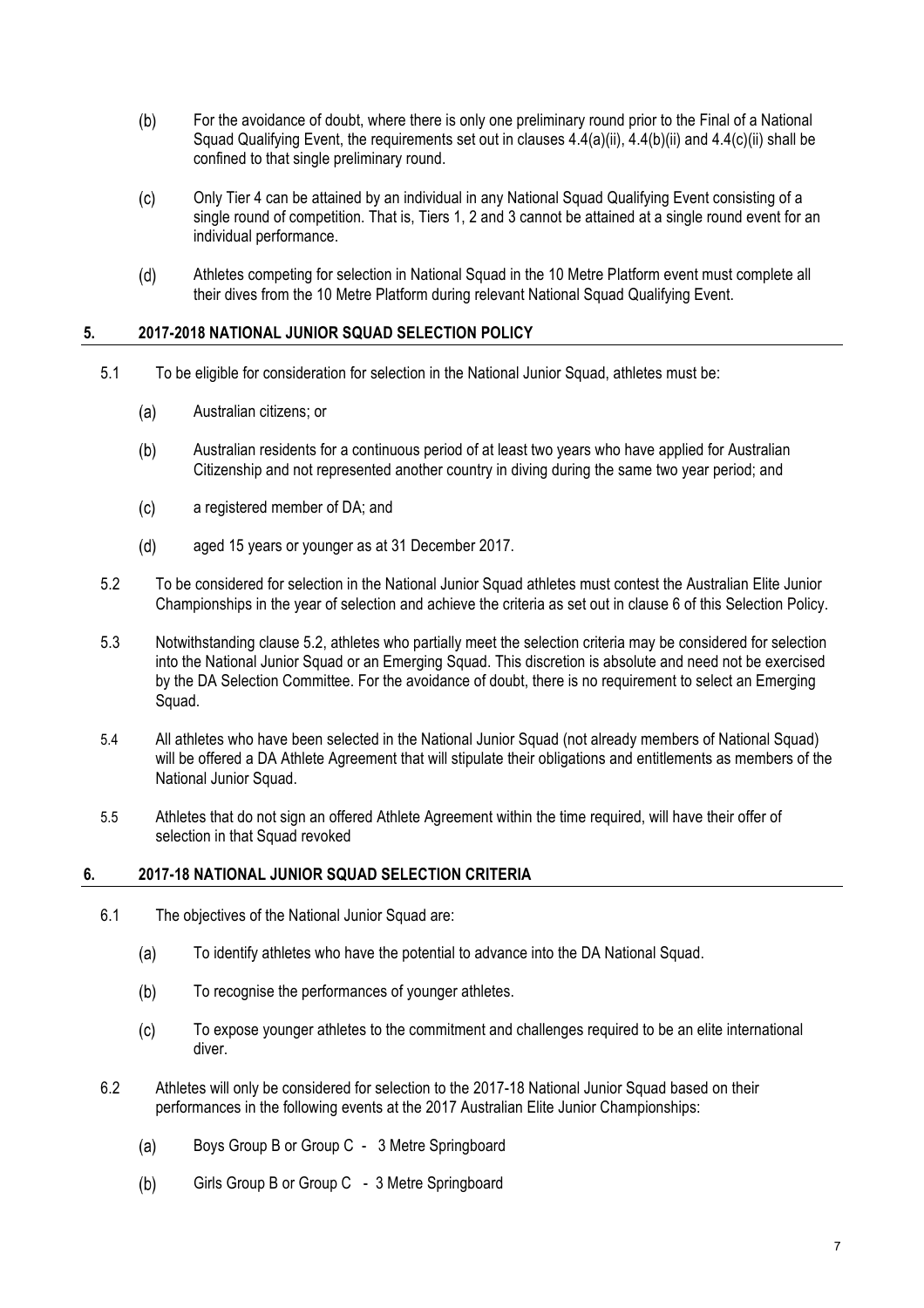- $(c)$ Boys Group B or Group C - Platform
- $(d)$ Girls Group B or Group C - Platform
- 6.3 Results from synchronised events will not be considered by the DA Selection Committee for selection to the 2017-18 National Junior Squad.
- 6.4 For athletes to be considered for selection in the 2017-18 National Junior Squad they must achieve the specific criteria set out below at the 2017 Australian Elite Junior Championships:
	- Group B athletes aged 14 and 15 years as at 31 December 2017 must:  $(a)$ 
		- $(i)$ compete in both the 3 Metre Springboard and Platform events in Group B;
		- $(ii)$ compete with an internationally competitive list of dives, with a minimum DD as set out in clause 24, in either the 3 Metre Springboard or Platform events;
		- achieve one of the Group B scores as listed in clause 24 in either the 3 Metre Springboard or  $(iii)$ Platform events:
	- $(b)$ Group C athletes aged 12 and 13 years as at 31 December 2017 must:
		- $(i)$ compete in both the 3 Metre Springboard and Platform events in Group C;
		- $(ii)$ compete with an internationally competitive list of dives, with a minimum DD as set out in clause 24, in either the 3 Metre Springboard or Platform events:
		- achieve one of the Group C scores as listed in clause 24, in either the 3 Metre Springboard or  $(iii)$ Platform events:
	- $(c)$ Group C athletes aged 11 years or younger as at 31 December 2017 must:
		- $(i)$ compete in both the 3 Metre Springboard and Platform events in Group C;
		- $(ii)$ compete with an internationally competitive list of dives, with a minimum DD as set out in clause 24 for Group C (Younger), in either the 3 Metre Springboard or Platform events:
		- $(iii)$ achieve one of the Group C (Younger) scores as listed in clause 24, in either the 3 Metre Springboard or Platform events:
- 6.5 In addition to the above, it is important to note that:
	- $(a)$ Achieving the criteria does not necessarily qualify the athlete for 2017-18 National Junior Squad selection. Selection of all National Squads is at the sole discretion of the DA Selection Committee taking into account all aspects of the DA Selection Policy.
	- $(b)$ Subject to clause 15, athletes unable to participate in the 2017 Australian Elite Junior Championships will be ineligible to be selected for the 2017-18 National Junior Squad.

#### **7. NATIONAL TEAM SELECTION FOR MAJOR INTERNATIONAL COMPETITIONS**

- 7.1 To be eligible for consideration for selection in National Teams for Major International Competitions athletes must be members of the National Squad.
- 7.2 To be considered for selection in the National Team for a Major International Competition athletes must contest a specific event or events as set out in this policy and achieve the criteria established under this policy.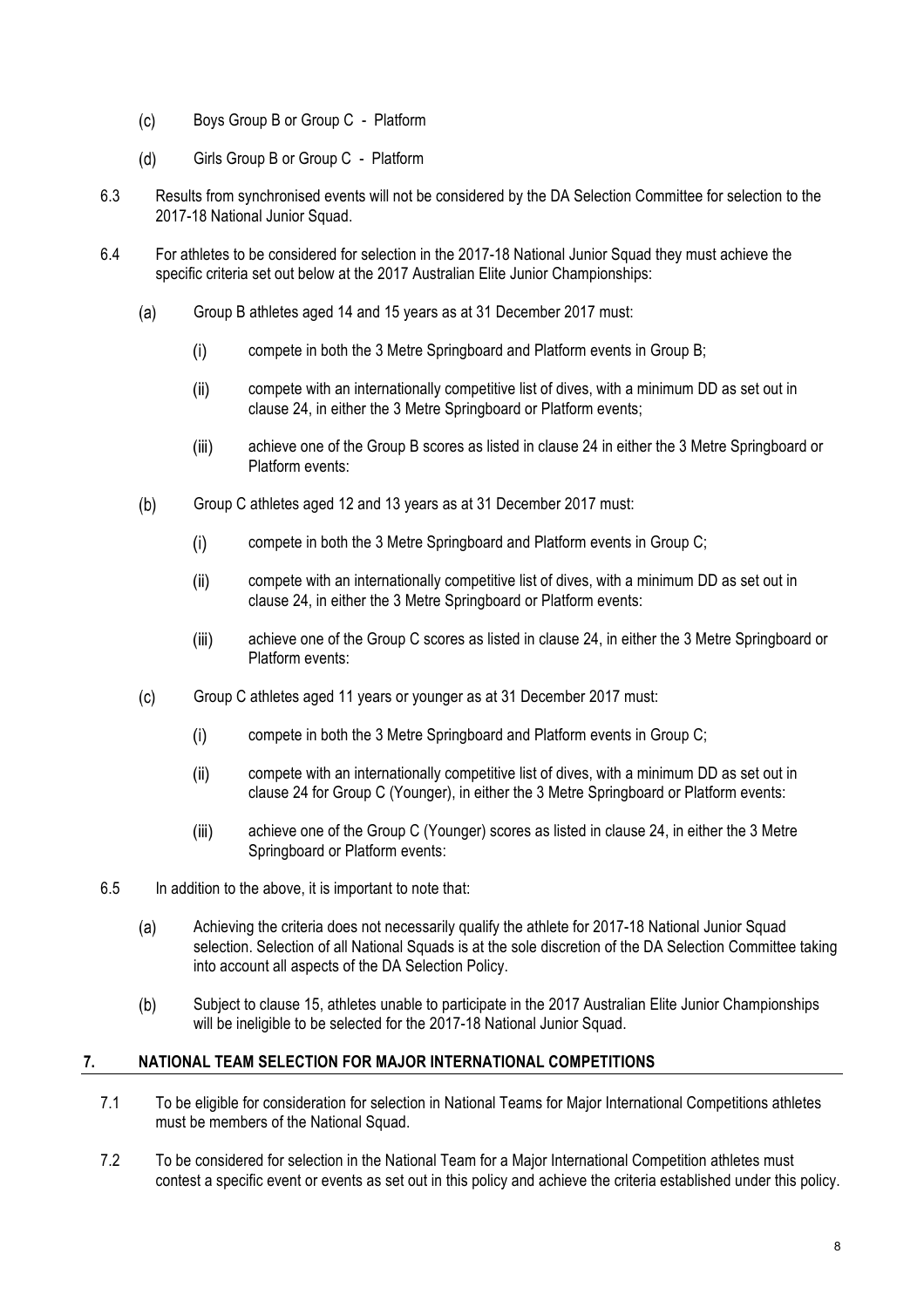- 7.3 Achieving the criteria does not necessarily qualify the athlete for final team selection. The selection of all National Teams is at the discretion of the DA Selection Committee. This discretion is absolute and need not be exercised by the DA Selection Committee. Factors that the DA Selection Committee may take into consideration when exercising their discretion are:
	- the athlete's adherence to the obligations contained in that athletes' Athlete Agreement; and  $(a)$
	- $(b)$ the athlete's level of physical fitness to compete at an international standard (the DA Selection Committee reserves the right to screen [medical/physio/psychological] members of National Teams immediately before departure for an event to ensure fitness for competition); and
	- $(c)$ all aspects of the DA Selection Policy.
- 7.4 All athletes who have been selected for a National Team for a Major International Competition under this policy must, if requested, supply documented evidence of the completion of their full competition dive list signed by their coach a minimum of three weeks prior to the start of the Major International Competition.
- 7.5 Athletes that are selected in a synchronised team that do not train at the same location will be required to make themselves available to attend training sessions as required by the GMHP. For the avoidance of doubt, whilst DA will endeavour to assist wherever possible. DA is under no obligation to cover costs associated with attending such training sessions.

#### **8. SELECTION FOR THE 16TH FINA WORLD CHAMPIONSHIPS, BUDAPEST, HUNGARY**

- 8.1 The objectives of selection for the 2017 World Championships team is:
	- $(a)$ To select a team capable of winning as many Gold Medals as possible.
	- $(b)$ To provide elite development athletes with an opportunity to compete at a major international diving competition.
	- $(c)$ These objectives are aligned with *Australia's Winning Edge*.
- 8.2 The 2017 Australian Open Championships (incorporating World Championships Selection Trials) will be held in Sydney (SOPAC) between 23-26 May 2017. For the purposes of this Policy, this event shall be known as "the Trials".
- 8.3 The team for the FINA World Championships will be selected from a two stage process as follows:
	- $(a)$ Gain selection in the 2017 National Squad prior to the commencement of the Trials;
	- $(b)$ Compete at the Trials and achieve the criteria set out below.
- 8.4 Up to two (2) competitors (of each gender) who achieve the criteria outlined below will be selected for the 1 metre, 3 Metre and 10 Metre platform individual events.
- 8.5 Up to one (1) synchronised pair who achieve the criteria outlined below will be selected for the 3 Metre synchronised, 10 Metre platform synchronised events and the Mixed Synchronised events.
- 8.6 In order to be selected on the Australian Diving Team to compete in the 1m individual event at the 2017 World Championships, athletes must:
	- $(a)$ compete at the Trials with a minimum DD of 16.3 for men and 12.2 for women;
	- $(b)$ achieve a minimum HPP B standard score in the Preliminary or Final of the Trials; and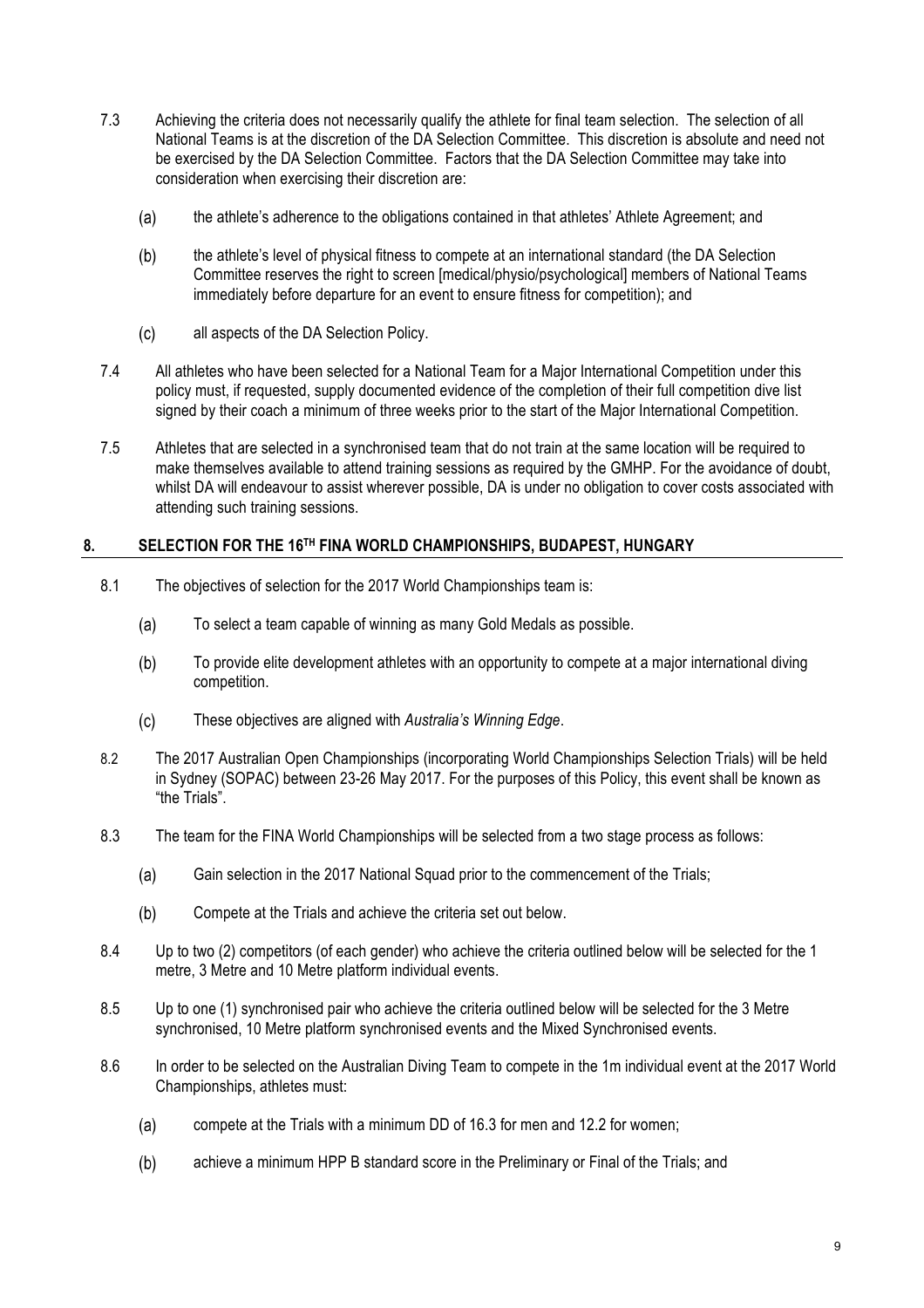- $(c)$ be the 1<sup>st</sup> placed Australian at the Trials based on the combined score of the Preliminary and Final.
- $(d)$ For the avoidance of doubt, the second 1 metre spot will be at the discretion of the DA Selection Committee. They will take into account which athletes have already been selected for the World Championships on other Boards, and the objectives as listed in 8.1.
- 8.7 In order to be selected on the Australian Diving Team to compete in a 3 Metre or Platform individual event at the 2017 FINA World Championships, athletes must:
	- compete at the Trials with a minimum DD as listed in clause 22;  $(a)$
	- $(b)$ achieve a minimum HPP D standard score in their respective individual event/s in the Preliminary and Semi-Final of the Trials:
	- $(c)$ achieve a minimum HPP C Standard score in their respective individual event/s in the Final of the Trials.
	- be the 1<sup>st</sup> placed or 2<sup>nd</sup> placed Australian in their respective 3 Metre or Platform event at the Trials based  $(d)$ on the combined score of the Preliminary, Semi-Final and Final.
- 8.8 In order to be selected on the Australian Diving Team to compete in the 3 Metre or 10 Metre synchronised events at the 2017 World Championships, athletes must:
	- compete at the Trials with a minimum DD as listed in clause 22;  $(a)$
	- achieve a minimum HPP C Standard score in their respective synchronised event/s in the Final of the  $(b)$ Trials.
	- $(c)$ be the 1st placed Australian pair in their respective 3 Metre or 10 Metre Platform synchronised event at the Trials based on the combined score of the Preliminary and Final.
- 8.9 In order to be selected on the Australian Diving Team to compete in the Mixed Synchronised events at the 2017 World Championships, athletes must be the 1<sup>st</sup> placed Australian pair in their respective 3 Metre or 10 Metre Platform Mixed Synchronised event at the Trials based on the FINAL score.
- 8.10 With respect to the 2017 FINA World Championships, it is important to note the additional information below:
	- Achieving the criteria does not necessarily qualify the athlete for team selection. Selection of all National  $(a)$ Teams is at the sole discretion of the DA Selection Committee taking into account all aspects of the DA Selection Policy.
	- $(b)$ Subject to clause 15:
		- athletes unable to participate in the Trials will be ineligible to be selected for the Australian  $(i)$ Diving Team for the 2017 FINA World Championships.
		- athletes competing for selection in the individual platform event must complete all of their dives  $(ii)$ from the 10 Metre platform at the Trials.
	- $(c)$ Following the team's departure from Australia should a position in the team become available due to injury or the removal or withdrawal of an athlete, the GMHP may select an athlete from within the team to fill that vacancy.
- 8.11 Where application of the above criteria results in a vacancy in the Australian Diving Team, the DA Selection Committee may, in their discretion, consider adding an athlete to the 2017 FINA World Championships team (or fill the vacancy with an athlete already selected in another event) on the basis of: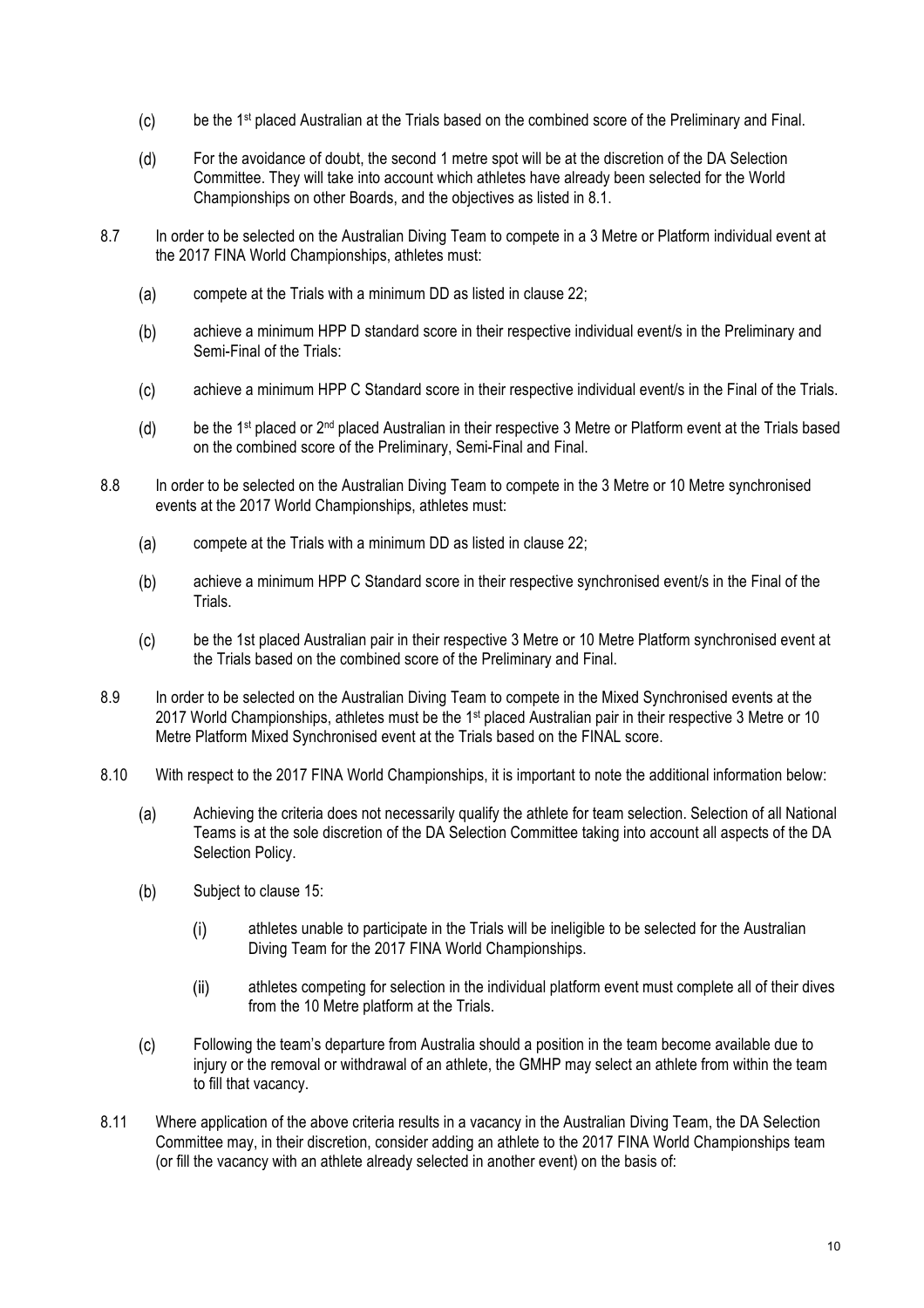- $(a)$ performances at the Trials;
- $(b)$ performances at the Non-Major International Events in 2017; and
- the objectives as listed in clause 8.1 and particularly 8.18.1(b) of this Selection Policy.  $(c)$

#### **9. NATIONAL TEAM SELECTION FOR NON-MAJOR INTERNATIONAL COMPETITIONS**

- 9.1 The selection of all National Teams for Non-Major International Competitions is at the discretion of the DA Selection Committee, following all aspects of this Policy. This discretion is absolute and need not be exercised by the DA Selection Committee.
- 9.2 Where applicable, factors that the DA Selection Committee may take into account include, but are not limited to:
	- $(a)$ National Squad status;
	- $(b)$ Results at recent Domestic and International events
- 9.3 All athletes who have been selected for a National Team for a Non-Major International Competition under this policy must, if requested, supply documented evidence of the completion of their full competition dive list signed by their coach prior to departure to the Non-Major International Competition.
- 9.4 Athletes that are selected in a synchronised team that do not train at the same location may be required to make themselves available to attend training sessions as required by the GMHP. For the avoidance of doubt, whilst DA will endeavour to assist, DA is under no obligation to cover costs associated with attending such training sessions.

#### **10. 2017 FINA GRAND PRIX MEETS**

- 10.1 The objectives of selection of teams to compete at FINA Grand Prix meets are:
	- $(a)$ To use performances at 2017 FINA Grand Prix meets to assist in the preparation of the 2017 World Championships Team and the 2018 Commonwealth Games Team;
	- To provide elite development athletes with an opportunity to compete at an international diving  $(b)$ competition.
- 10.2 The selection of all National Teams for FINA Grand Prix meets is at the discretion of the DA Selection Committee. This discretion is absolute and need not be exercised by the DA Selection Committee.

### **11. 2017 FINA WORLD SERIES**

- 11.1 Athletes for individual events are invited by FINA to participate in the 2017 FINA World Series based on results at the 2016 Olympic Games.
- 11.2 Invitations for Synchronised events may also be extended to Australia. These invitations are not athlete specific and therefore selection to Synchronised teams for World Series events are at the discretion of the DA Selection Committee. This discretion is absolute and need not be exercised by the DA Selection Committee.
- 11.3 Wherever possible, DA will seek to ensure all invitations to participate at the FINA World Series are accepted.

#### **12. 2018 COMMONWEALTH GAMES NOMINATION CRITERIA**

12.1 The objectives of nomination for selection to the 2018 Commonwealth Games Team are: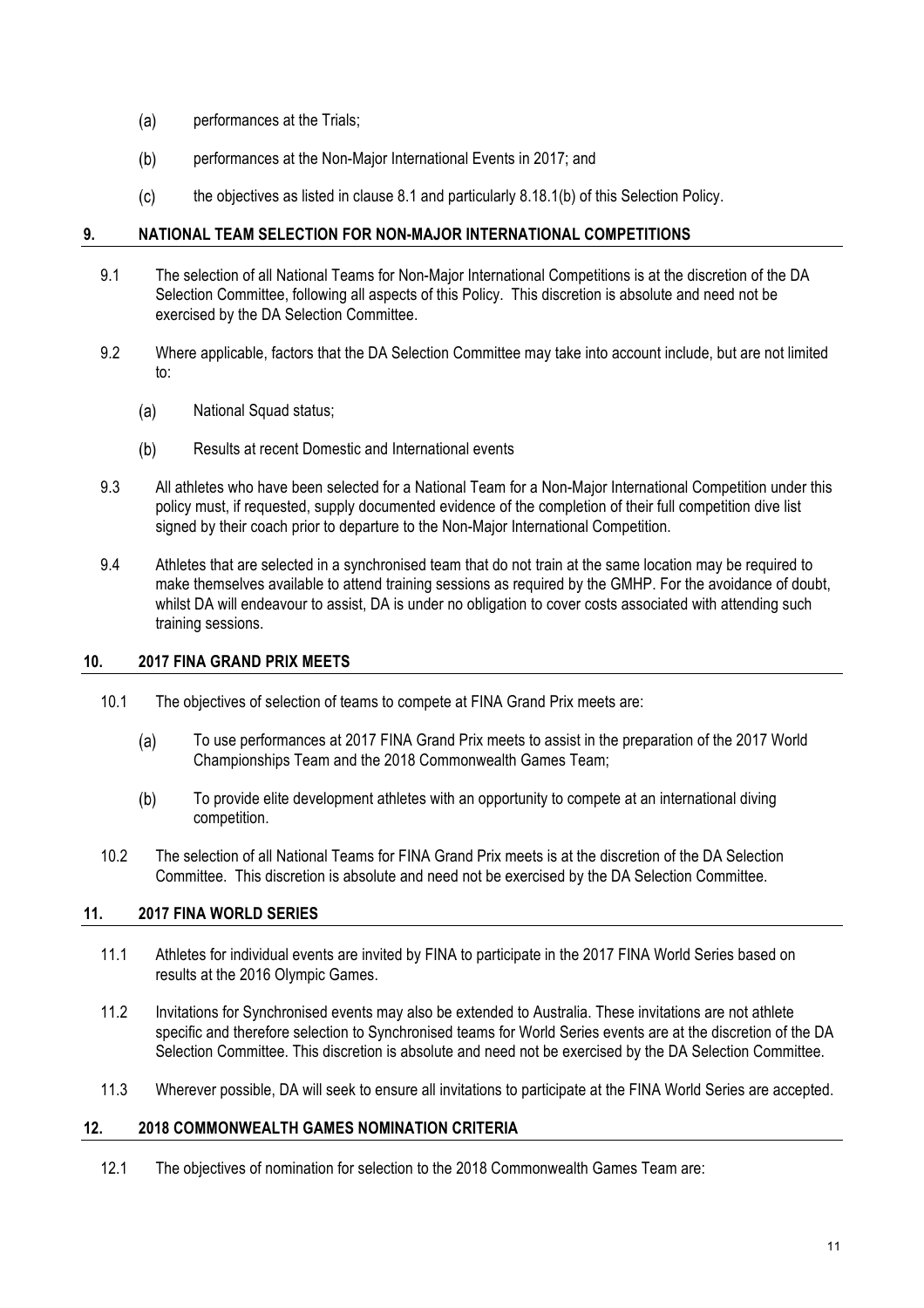- $(a)$ To select a team capable of winning as many Medals (with a particular emphasis on Gold) as possible.
- $(b)$ To provide elite development athletes with an opportunity to compete at an international multidisciplinary sports event.
- 12.2 To be eligible for nomination to Commonwealth Games Australia ("CGA"), for selection in the 2018 Commonwealth Games Team, athletes must:
	- $(a)$ Be an Australian Citizen;
	- $(b)$ Meet the Commonwealth Games Federation eligibility rules (www.cgf.com)
	- $(c)$ For the avoidance of doubt, it is not necessary to be a member of the 2017 National Squad to be eligible for nomination.
	- $(d)$ CGA may require that DA submits, ahead of nomination, a Shadow Squad from which nominations can be made. If that is required, DA will advise athletes as to the criteria for selection on that Shadow Squad and their selection or otherwise.
- 12.3 As soon as possible following the conclusion of the Commonwealth Games Trials, to be held at the Gold Coast Aquatic Centre between 13-17 December 2017 (the "CG Trials"), Diving Australia will nominate to the CGA an Australian Team up to the maximum size permitted by CGA. In that regard:
	- $(a)$ Australia is entitled to enter up to 3 competitors in each of the 1m, 3m and 10m individual events, and up to 2 pairs in each Synchronised event.
	- $(b)$ At the time of finalising this Nomination Criteria, that maximum size has been indicated to be between 12 and 15 athletes.
	- $(c)$ Given constraints on team size, DA may not nominate athletes for all events and all spots within events, despite a desire to do so. In arriving at the final nomination to CGA, the DA Selection Committee will take into account this clause 12 and in making any discretionary nominations, will have regard to clause 12.1. This may involve an analysis of Australia's strength in particular events with regard to other Commonwealth countries.
	- $(d)$ There may be the opportunity at a later stage, to increase the diving team size. DA will seek to take that opportunity should it arise, and Australia has not entered the maximum number of events/competitors.
- 12.4 To be nominated by DA to CGA for selection in the 2018 Commonwealth Games Team, each athlete must compete and achieve the following criteria at the CG Trials:
	- To be nominated for the 1 metre event, athletes must:  $(a)$ 
		- $(i)$ Be the 1<sup>st</sup> placed Australian based on the combined score from preliminary and final in their respective 1 metre event at the CG Trials; and
		- $(ii)$ Achieve the respective minimum aggregate score as set out in clause12.8.
	- $(b)$ To be nominated for the 3 metre or 10 metre event, athletes must:
		- Be the 1<sup>st</sup> or 2<sup>nd</sup> placed Australian based on the combined score from preliminary and final in  $(i)$ their respective event at the CG Trials; and
		- $(ii)$ Achieve the respective minimum aggregate score as set out in clause 12.8.
	- $(c)$ To be nominated for a Synchronised event, athletes must: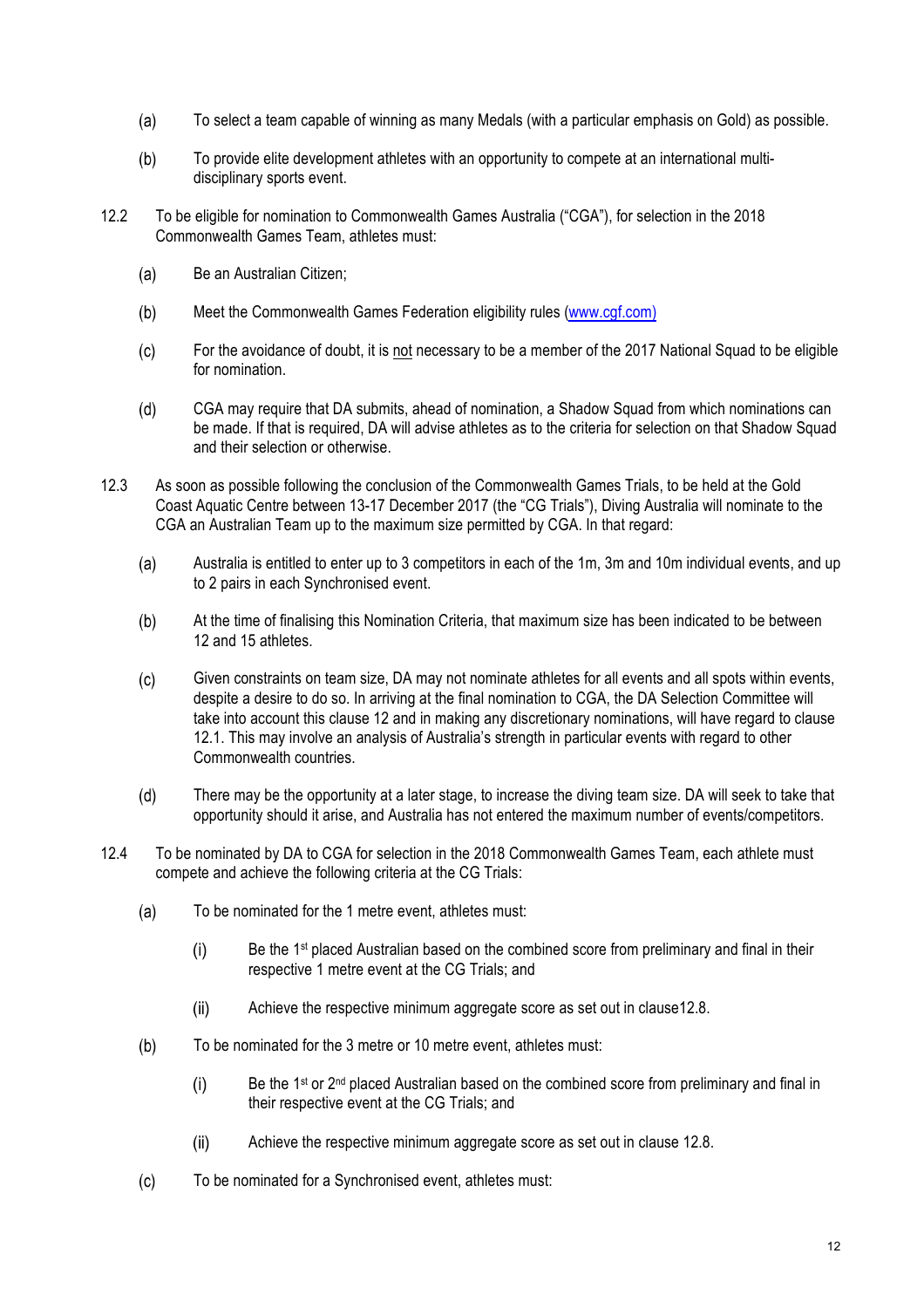- $(i)$ Be the 1<sup>st</sup> placed Australian team based on the combined score from preliminary and final in their respective final at the CG Trials; and
- $(ii)$ Achieve the respective minimum aggregate score as set out in clause 12.8.
- 12.5 Following the application of the criteria listed in 12.4, should there be the ability to nominate additional athletes to CGA (that is, the maximum team size referred to in clause 12.3 has not been reached), then in its absolute discretion, the DA Selection Committee may nominate additional athletes to the team, and may nominate athletes already nominated in other events, to complete entries up to the maximum permitted per event.
- 12.6 Notwithstanding the provisions of clause 12.4, if, as a result of the ordinary application of clause 12.4 the nominations to CGA would exceed the maximum permitted team size, then the DA Selection Committee will not be required to nominate in accordance with clause 12.4 and all nominations will be at the absolute discretion of the DA Selection Committee.
- 12.7 With respect to the Commonwealth Games Nomination Criteria, the additional information below will also apply:
	- Athletes seeking to be nominated for either the individual or synchronised platform events must compete  $(a)$ all dives from the 10 metre platform at the CG Trials.
	- Prior to the team's arrival within the Commonwealth Games Village, should a position in the team  $(b)$ become available due to injury, illness or other withdrawal, the DA Selection Committee may, in its absolute discretion, nominate an additional athlete to the CGA.
	- $(c)$ After the team's arrival within the Commonwealth Games Village, should a position in the team become available due to injury, illness of other withdrawal, the GMHP may select an athlete from within the team to fill any event vacancy.

It must be noted that 12.7(b) and 12.7(c) above are subject to the late athlete replacement procedure of the Commonwealth Games Federation (the "LARP"), and that if there is any inconsistency between the LARP and this document, the LARP shall prevail.

| Event                    | <b>Recommended Minimum DD</b> | <b>Required Aggregate Score</b><br>(based on HPP C score) |
|--------------------------|-------------------------------|-----------------------------------------------------------|
| Men's 1 Metre            | 16.3                          | $386 \times 2 = 772$ Points                               |
| Men's 3 Metre            | 19.0                          | $428 \times 2 = 856$ Points                               |
| Men's 10 Metre           | 19.2                          | $439 \times 2 = 878$ Points                               |
| Men's 3m Synchro         | 12.9 (4 dives)                | $384 \times 2 = 768$ Points                               |
| Men's 10m Synchro        | 13.1 (4 dives)                | $405 \times 2 = 810$ Points                               |
| Women's 1 Metre          | 12.2                          | $253 \times 2 = 506$ Points                               |
| Women's 3 Metre          | 15.0                          | $304 \times 2 = 608$ Points                               |
| Women's 10 Metre         | 15.4                          | $318 \times 2 = 636$ Points                               |
| Women's 3 Metre Synchro  | 9.0 (3 dives)                 | $288 \times 2 = 576$ Points                               |
| Women's 10 Metre Synchro | 9.4 (3 dives)                 | $291 \times 2 = 582$ Points                               |

12.8 Commonwealth Games Required Nomination Scores and Recommended DD are as set out below:

12.9 Any appeal regarding nomination or non-nomination is to be heard in accordance with clause 20. All appeals should be concluded prior to Friday 16 February 2018.

#### **13. 2017 WORLD UNIVERSITY GAMES NOMINATION CRITERIA**

13.1 The objectives of nomination for selection to the 2017 World University Games Team are: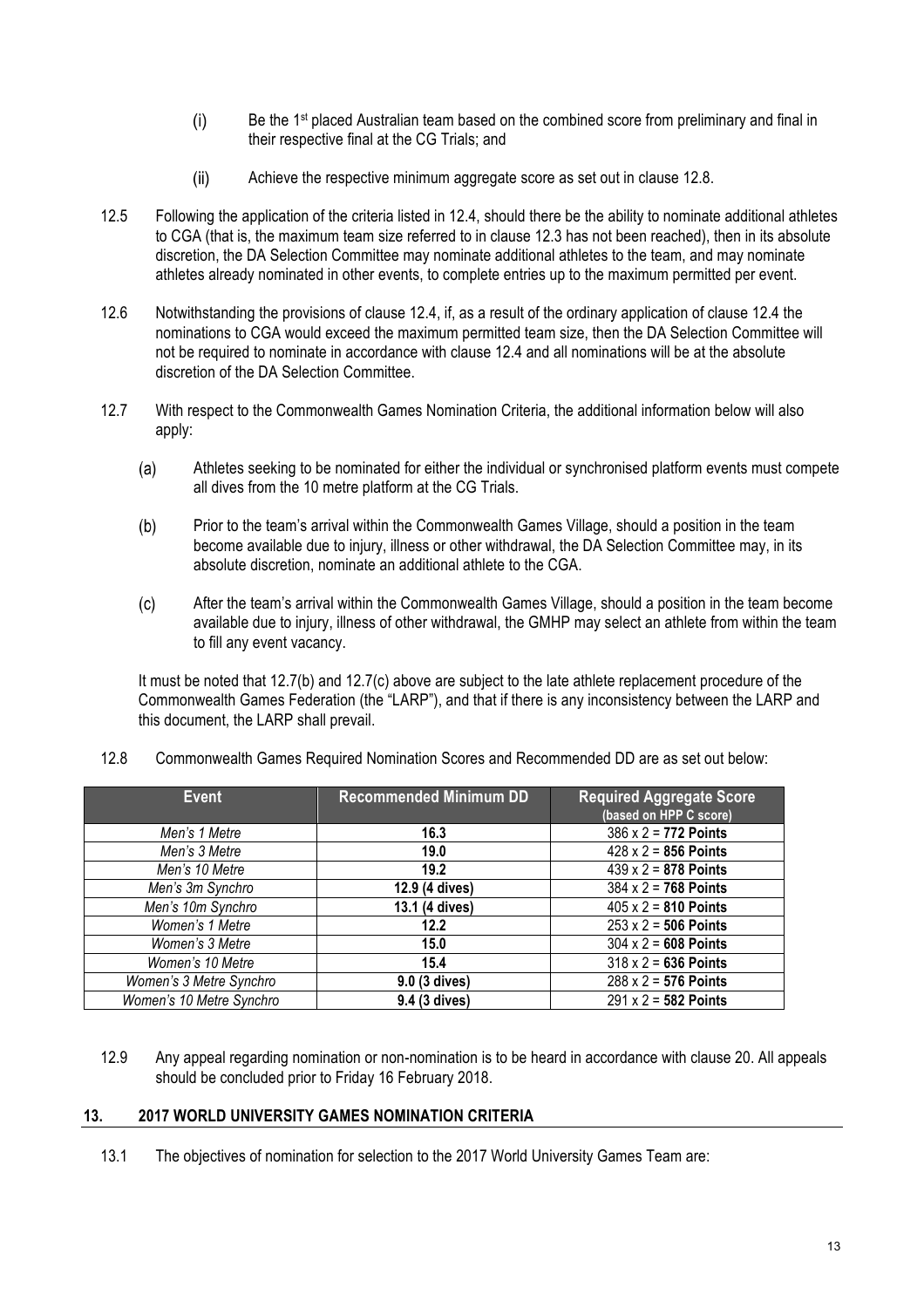- To provide an opportunity for athletes that attend University to compete in an international multi- $(a)$ disciplinary sports event.
- To select a team capable of winning as many Medals as possible.  $(b)$
- 13.2 To be eligible for nomination to Australian University Sport ("AUS"):
	- athletes must comply with the AUS by-laws including:  $(a)$ 
		- $(i)$ Athletes must be an Australian Citizen, at least 17 years of age and less than 28 years of age as at 1 January 2017;
		- $(ii)$ Athletes must be proceeding toward a diploma or higher at either an Australian or overseas university, TAFE or recognised institution, or have graduated in the year prior to the competition.
	- $(b)$ Athletes must have advised the GMHP prior to the Australian Open Championships (23 - 26 May 2017) of their availability and eligibility for consideration for the 2017 World University Games Team.
- 13.3 Following the conclusion of the 2017 Australian Open Championships, to be held at the Sydney Olympic Park Aquatic Centre between 23-26 May 2017 ("Nationals"), Diving Australia will nominate to AUS an Australian Team. Australia is entitled to enter up to 3 competitors in each of the 1m, 3m and 10m individual events, and 1 pair in each Synchronised event (including Mixed Synchronised).
- 13.4 To be nominated by DA to AUS, each athlete must compete and achieve the following criteria at Nationals:
	- $(a)$ To be nominated for the 1 metre event, athletes must:
		- $(i)$ Compete with a minimum DD of 16.3 for men and 12.2 for women;
		- $(iii)$ Be within the top 8 placed Australians based on the combined score from preliminary and final in their respective 1 metre event; and
		- $(iii)$ Achieve a minimum score of 346 for men and 239 for women in any of the 2 rounds.
	- $(b)$ To be nominated for the 3 metre or 10 metre event, athletes must:
		- Compete with a minimum DD as set out in clause 22;  $(i)$
		- $(ii)$ Be within the top 8 placed Australians based on the combined score from preliminary, semifinal and final in their respective event; and
		- $(iii)$ Achieve a minimum HPP D score as set out in clause 23 for each respective event, in any of the 3 rounds;
	- $(c)$ Nomination for the Synchronised events will be based on those athletes that have been nominated for an individual event, as well as performances in both individual and synchronised events at Nationals.
- 13.5 With respect to the World University Games Nomination Criteria, the additional information below will also apply:
	- $(a)$ Where application of the Nomination Criteria results in a vacancy in the Australian team, the DA Selection Committee may, in their discretion, consider an athlete for nomination to the team or for another event, on the basis of their overall performance at Nationals and/or their performances at the 2017 NCAA Finals, to be held on 15-18 March (Women) and 22-25 March (Men).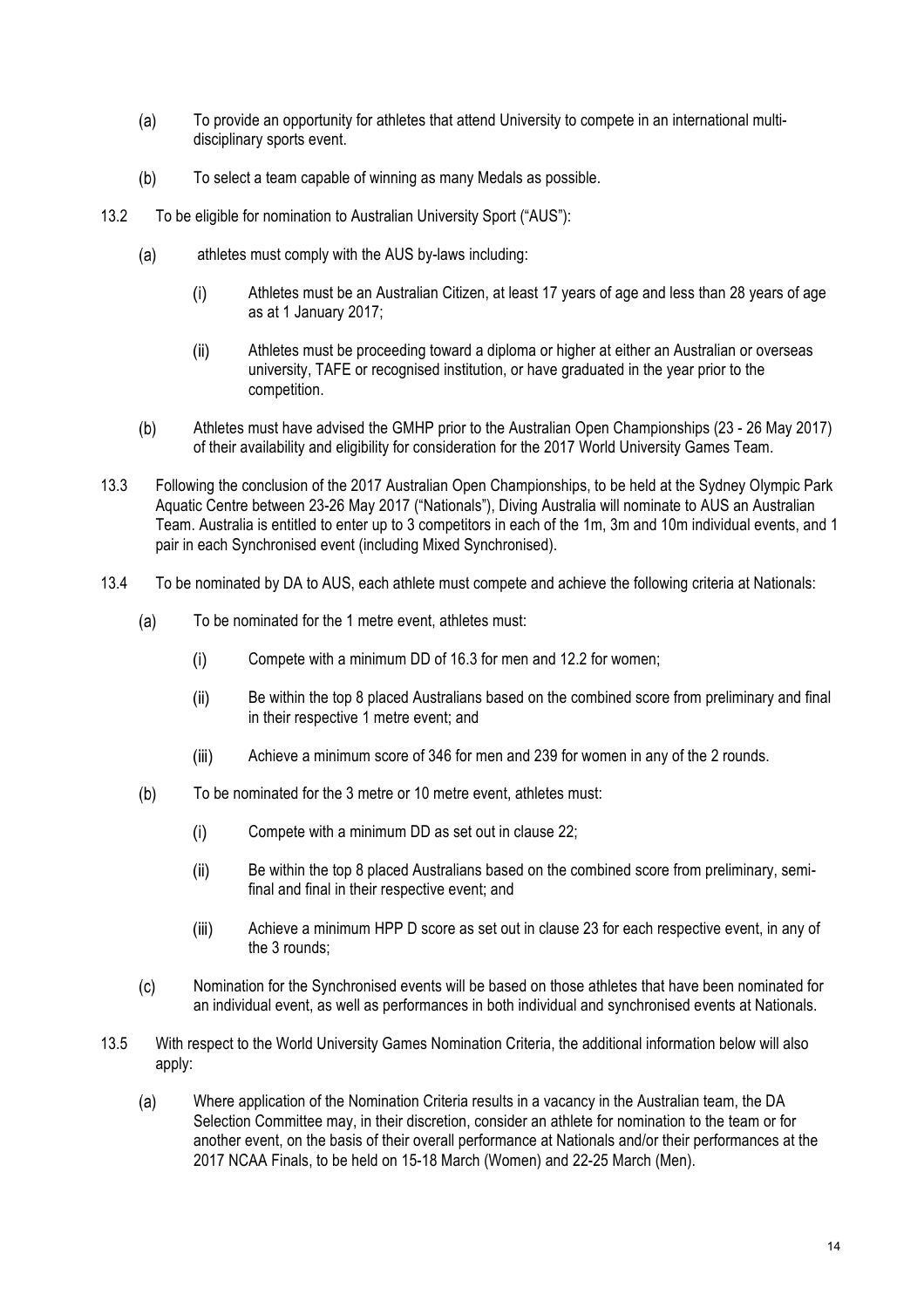- $(b)$ This is a fully self funded event and AUS has indicated an approximate cost of \$4,000 per athlete. Subsidies are often available from your University.
- 13.6 Any appeal regarding nomination or non-nomination is to be heard in accordance with clause 20.

#### **14. JUNIOR INTERNATIONAL COMPETITION**

- 14.1 The objectives of Junior International Competition is:
	- $(a)$ To provide international competition experience for divers who have the potential to win medals at future senior international diving competitions;
	- $(b)$ To select a team capable of winning as many medals as possible.
- 14.2 The selection of all Junior National Teams is at the discretion of the DA Selection Committee. This discretion is absolute and need not be exercised by the DA Selection Committee.

#### **15. NATIONAL SQUADS AND TEAMS – SPECIAL CONSIDERATION**

- 15.1 This clause 15 will apply for selection in the National Squad or National Teams where an athlete has been unable to contest (or has had a significantly hampered preparation) a specific event or events, at the designated selection competition because of extenuating circumstances.
- 15.2 In considering the performances of athletes at events, training camps or other attendances required under these criteria, the DA Selection Committee may in their discretion give weight to extenuating circumstances.
- 15.3 For the purposes of this Policy, "extenuating circumstances" means an inability to compete, or compete to the best of their ability, arising from:
	- $(a)$ injury or illness;
	- $(b)$ bereavement, and/or
	- $(c)$ any other factors reasonably considered by the DA Selection Committee to constitute extenuating circumstances.
- 15.4 Athletes seeking special consideration as a result of being unable to compete (or compete to the best of their ability) at the competitions required under this Selection Policy must advise the GMHP in writing of this fact and the supporting reasons before the commencement of the relevant competition, or within 24 hours if the extenuating circumstances arises during the relevant competition.
- 15.5 To be awarded special consideration by the DA Selection Committee the athlete;
	- $(a)$ must be in a position to immediately sign an Athlete Agreement and adhere to its conditions;
	- $(b)$ in the case of illness or injury, athletes may be requested to undergo a medical examination by a doctor or doctors nominated by DA.
- 15.6 A decision in each case of a request for special consideration will be made by the DA Selection Committee on an individual basis.
- 15.7 In accordance with this clause, the DA Selection Committee may in its discretion consider an athlete for selection where that athlete has not participated in specified competitions or not achieved specified criteria.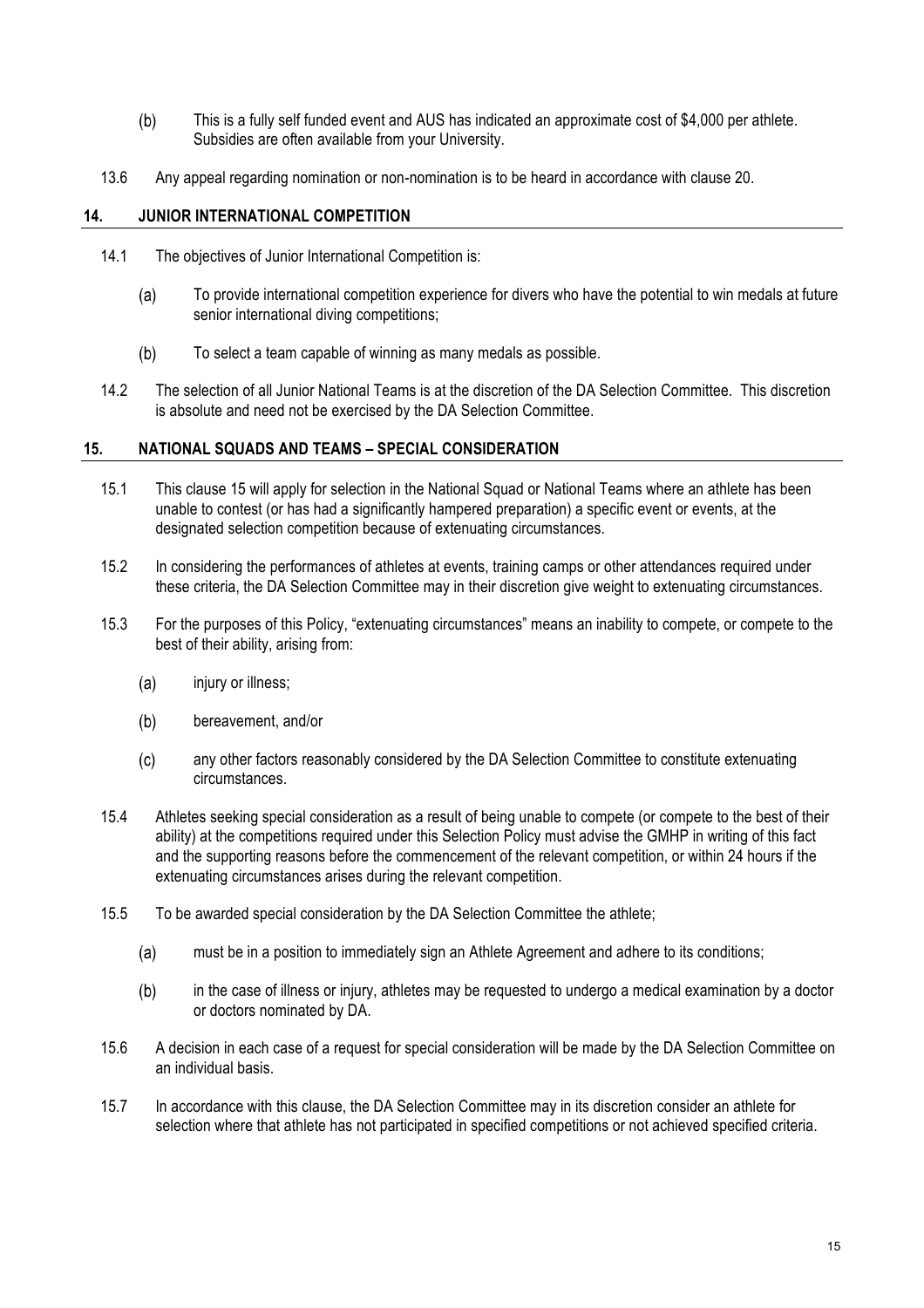#### **16. REMOVAL OF ATHLETES FROM NATIONAL SQUADS OR NATIONAL TEAMS**

- 16.1 The DA Selection Committee may remove athletes from National Squads or National Teams if they:
	- $(a)$ breach or fail to observe their DA Athlete Agreement, including without limitation, the requirements of DA's Anti-Doping Policy; or
	- $(b)$ by reason of illness or injury are unable to perform to the required standard in the opinion of the DA Selection Committee (after having received advice from a DA appointed doctor); or
	- $(c)$ breach or fail to reach agreed training and competition objectives set by DA.
- 16.2 Athletes removed from a National Team or National Squad under clause 16.1 within four weeks prior to departure for an international diving competition or during the international diving competition may be subject to disciplinary proceedings subject to the circumstances surrounding the removal. In the first instance, any such disciplinary proceedings will be considered by the CEO. Should the athlete be aggrieved by any sanction, they will be at liberty to avail themselves of clause 20.
- 16.3 If an athlete is removed from a National Team for a Major International Competition because of injury or nonadherence to the DA Selection Policy, the DA Selection Committee may in its absolute discretion select a further athlete to be included in the team. For athletes to be considered they must:
	- be a current member of the National Squad:  $(a)$
	- not be in breach of any obligations of their Athlete Agreement;  $(b)$
	- $(c)$ supply evidence of a training program and training performances that indicates they are working towards achieving future medal winning performances; and
	- $(d)$ have their competition readiness be verified by their coach.

#### **17. TEAM SIZE AND FUNDING FOR INTERNATIONAL COMPETITION**

- 17.1 The number of coaches, support staff and team management appointed and degree of financial support for national teams will be determined by:
	- $(a)$ team size;
	- $(b)$ amount of funding available to DA;
	- $(c)$ advice from the NCP; and
	- $(d)$ the performance standard of the team.
- 17.2 The amount of financial support DA will provide to National Teams for international competition will be determined by the standard of international diving competition they have been selected to attend and the level of assistance provided by other sources:
	- $(a)$ Major International Competitions
		- $(i)$ athletes will be funded 100%
	- $(b)$ Non-Major International Competitions & Other International Competitions
		- National Squad athletes may be asked to contribute up to 50% of the costs associated with  $(i)$ attending the competition; and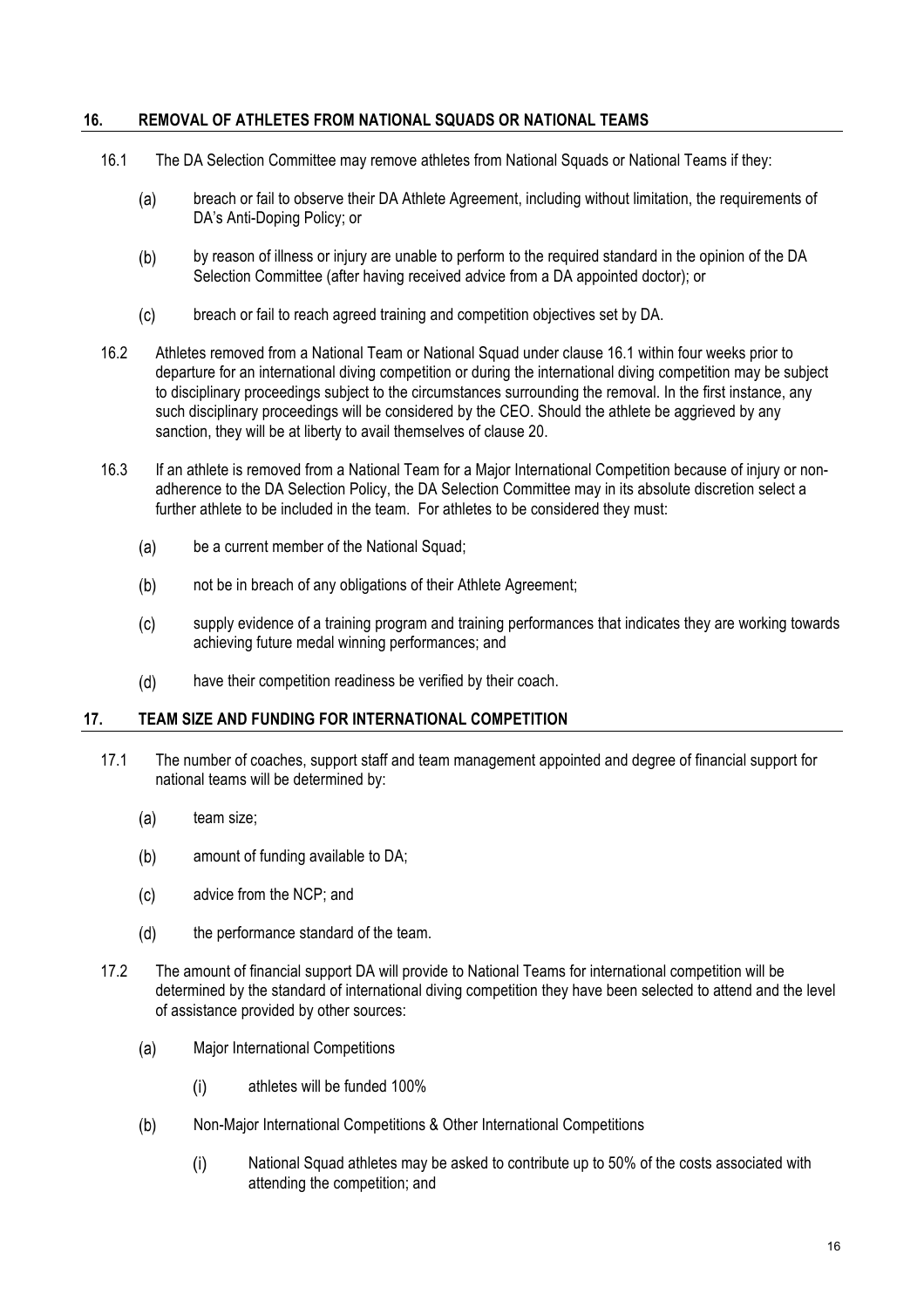- $(ii)$ Non-National Squad athletes may be asked to contribute up to 100% of the costs associated with attending the competition.
- $(c)$ International Junior Competitions
	- athletes may be asked to contribute up to 100% of the costs associated with attending the  $(i)$ competition/s.

#### **18. NON-OFFICIAL COMPETITIONS**

- 18.1 Where DA is not sending a National Team to a FINA Grand Prix, the DA Selection Committee will consider permitting Australian athletes to compete provided the following criteria are met:
	- athletes must be registered members of DA and members of a DA recognised high performance squad;  $(a)$ and
	- $(b)$ must have competed in the most recent Australian Open Championships; and
	- $(c)$ must meet all costs of attending the event including appropriate travel insurance.
- 18.2 Athletes or Coaches should request the permission of the DA Selection Committee at least 4 weeks prior to such an event.
- 18.3 Athletes wishing to attend any other international diving competition must request the permission of the DA CEO prior to attending such international competition. Permission will not be unreasonably withheld provided that:
	- $(a)$ Athletes are registered members of DA;
	- $(b)$ Athletes have arranged their own insurance to compete in such international events and must acknowledge that DA accepts no responsibility for the travel and associated activities; and
	- $(c)$ Athletes meet all costs of attending the event.

### **19. SELECTION OF COACHES, TEAM MANAGEMENT AND SUPPORT STAFF**

- 19.1 The GMHP will select the team coaches for all Major and Non-Major International Competitions. In coming to his selections, the GMHP should take into account (but is not limited to):
	- $(a)$ The desire to have, wherever possible, at least two National Coaches at Major International **Competitions**
	- $(b)$ The medal prospects of each athlete selected on the team;
	- $(c)$ Which coaches have multiple athletes selected on the team;
	- $(d)$ Professional development opportunities for HP coaches.
- 19.2 Wherever possible, a member of the DA HP Management Team will act as Team Manager for all international competitions. From time to time this may not be possible and the GMHP will select a suitable person to act as Team Manager.
- 19.3 With regards to support staff such as physiotherapists, massage therapists and medical support, the GMHP will select the support staff, following discussions with the NCP and the DA CEO.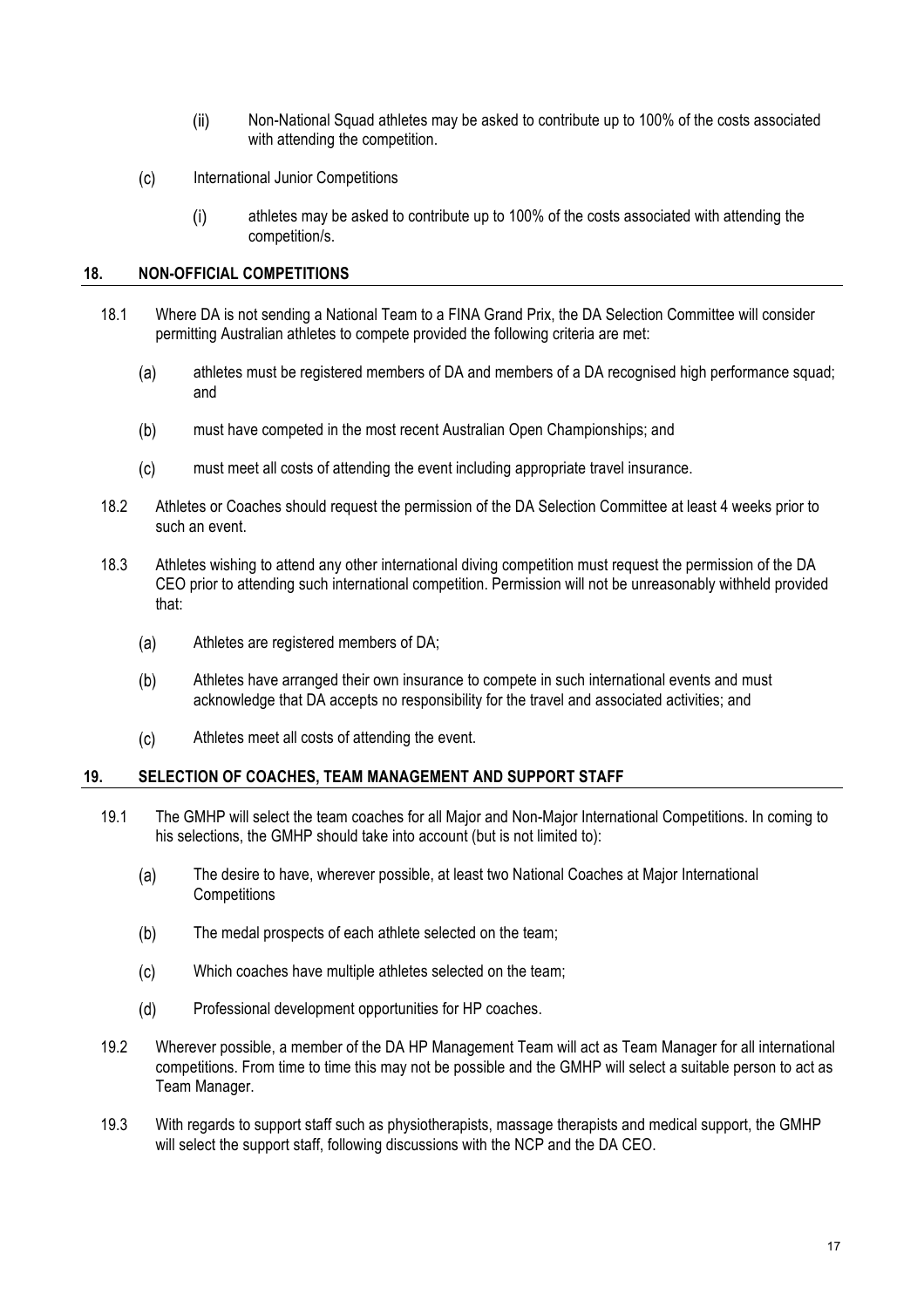- 19.4 For the avoidance of doubt, all appointments of coaches, managers and support staff will be made by, and at the complete discretion of, the GMHP, after taking advice from the NCP and others.
- 19.5 All persons nominated for selection as coaches, managers or support staff for national teams must, prior to departure, sign a National Team Agreement prepared by DA covering responsibilities, behaviour protocols and DA Policy relating to amongst other things, Anti-Doping.

#### **20. APPEAL PROCESS**

- 20.1 The appeal process concerning non-selection or removal from the National Squad or National Team will include two stages:
	- $(a)$ the DA Appeal Panel; and
	- $(b)$ the Court of Arbitration for Sport (CAS).
- 20.2 The sole grounds for any appeal to the DA Appeal Tribunal are that:
	- The athlete's omission from nomination/selection was a result of a failure by DA to follow and/or  $(a)$ implement the process set out in this Policy;
	- $(b)$ The appellant was not given a reasonable opportunity by DA to satisfy the nomination criteria/selection policy;
	- $(c)$ The nomination/selection decision was affected by actual bias; or
	- $(d)$ There was no material on which the nomination/selection decision could reasonably be based.
- 20.3 Any appeal by an athlete, coach or official will be heard by the DA Appeal Panel as follows:
	- $(a)$ the appellant must give written notice of his or her appeal to the CEO within 48 hours of the announcement of the decision which is being appealed; and
	- $(b)$ attach a \$1000 non-refundable fee; and
	- $(c)$ within 5 working days of submitting his or her written notice of appeal, the appellant must submit to the CEO the grounds of appeal in writing; and
	- $(d)$ after receipt of the grounds of appeal the CEO will as soon as practicable provide this information and any related documents to the chairman of the DA Appeal Panel. The chairman of the DA Appeal Panel will consider the appellant's grounds of appeal and if the chairman (in the chairman's sole discretion) is satisfied that:
		- $(i)$ the grounds of appeal comply with the sole grounds for appeal (as set out in clause 20.2), the DA Appeal Panel will convene a hearing as soon as possible; or
		- $(ii)$ the grounds of appeal do not comply with the sole ground for appeal (as set out in clause 20.2) the appeal will not be heard. There is no right of appeal against this decision.
	- $(e)$ a DA Appeal Panel hearing may occur in such manner as the Chairman decides, including telephone or video conferencing. The DA Appeal Panel is not bound by the rules of evidence but must observe the principles of procedural fairness; and
	- $(f)$ prior to the hearing, the DA Selection Committee will provide the DA Appeal Panel and the appellant with a written statement as to the reasons for the selection decision (i.e. The decision against which the appeal is made); and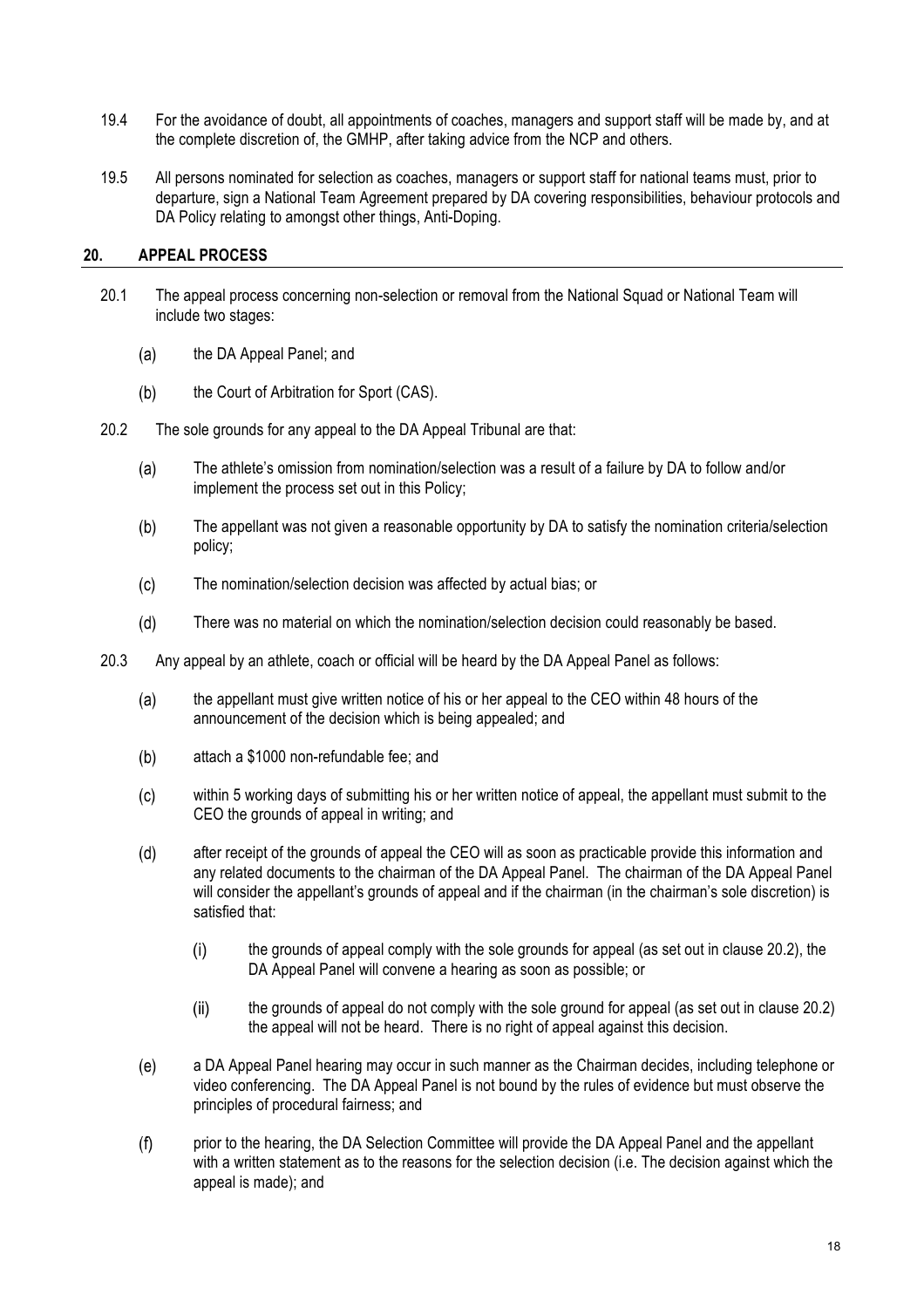- the DA Appeal Panel will give its decision as soon as practicable after the hearing and will provide the  $(g)$ CEO and the appellant with a statement of the reasons for its decision; and
- the appellant is liable for all legal costs incurred by DA or the DA Selection Committee in preparing their  $(h)$ written statement for the DA Appeal Panel, should the appellant's appeal be unsuccessful.
- 20.4 Any subsequent appeal from a decision of the DA Appeal Panel must be solely and exclusively resolved by CAS according to the Code of Sports-Related Arbitration. The decision of CAS will be final and binding on the parties and it is agreed that neither party will institute or maintain proceedings in any court or tribunal other than CAS.
- 20.5 Any appeal to CAS must accord with the following procedure:
	- $(a)$ an athlete, coach or official wishing to appeal to CAS must give written notice of that fact to the CEO within 48 hours of the announcement of the decision of the DA Appeal Tribunal and must then file his or her application and statement of appeal with CAS within 5 working days.
	- $(b)$ Failure to observe the above time limits will render any appeal a nullity provided that the appellant may apply to the body to hear the appeal in question for an extension of time in which to commence an appeal. The body to hear the appeal in question may grant such an extension of time only in extenuating circumstances outside the control of the athlete, coach or official concerned.
	- $(c)$ Notwithstanding any other rule including any rule in the CAS Code of Sports related Arbitration CAS is expressly not vested with jurisdiction to award costs to any party in any appeal before it under this policy. For the avoidance of doubt each party must bear their own costs in any appeal before CAS.
- 20.6 The DA Appeal Panel will comprise the following persons appointed by the DA Board:
	- a barrister or solicitor who will act as Chairman; and  $(a)$
	- $(b)$ a person with a thorough knowledge of elite diving and who preferably has had recent international competition experience in diving; and
	- one other person of experience and skills suitable to the function of the DA Appeal Panel.  $(c)$
- 20.7 No person is eligible to be appointed to the DA Appeal Panel if he or she is a member of the DA Board or the DA Selection Committee or by reason of his or her relationship with the appellant or any member of the DA Board or the DA Selection Committee would be reasonably considered to be other than impartial.

#### **21. CHANGES TO POLICY**

- 21.1 Changes to this Policy may be implemented should it be decided that such changes are warranted to ensure that the athletes chosen to represent Australia in international competitions are of the highest possible standard or where the literal application of this policy would not achieve the primary objective of the Policy.
- 21.2 Such changes must be requested by the GMHP or the Selection Committee and approved by the DA Board. Once approved, all athletes and coaches will be notified by email and by placing a copy of the amended Selection Policy on the DA website.
- 21.3 The 2018 Commonwealth Games Nomination Criteria may be amended by DA with the prior written approval of CGA.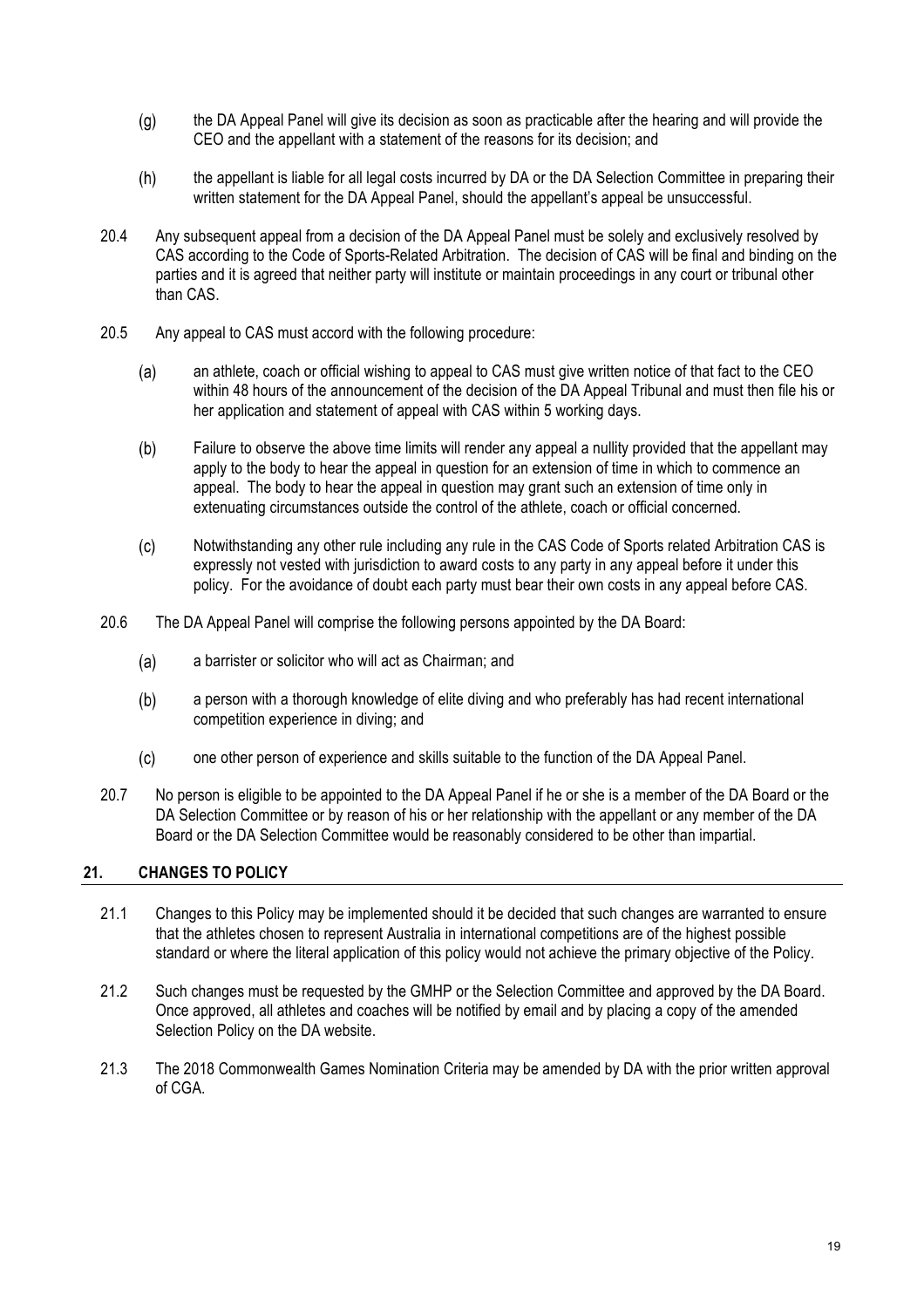#### **22. 2017 NATIONAL SQUAD AND TRIALS – DD STANDARDS**

| Men                                                             |      | Women                                 |      |
|-----------------------------------------------------------------|------|---------------------------------------|------|
| National Squad - Suggested DD for international competitiveness |      |                                       |      |
| 3 Metre Springboard                                             | 20.8 | 3 Metre Springboard                   | 15.0 |
| 10 Metre Platform                                               | 21.1 | 10 Metre Platform                     | 15.9 |
| 3 Metre Springboard Synchro (4 dives)                           | 14.1 | 3 Metre Springboard Synchro (3 dives) | 9.0  |
| 10 Metre Platform Synchro (4 dives)                             | 13.9 | 10 Metre Platform Synchro (3 dives)   | 9.4  |
| National Squad - Minimum DD Required                            |      |                                       |      |
| 3 Metre Springboard                                             | 18.1 | 3 Metre Springboard                   | 14.8 |
| 10 Metre Platform                                               | 18.0 | 10 Metre Platform                     | 15.0 |
| 3 Metre Springboard Synchro (4 dives)                           | 12.8 | 3 Metre Springboard Synchro (3 dives) | 8.8  |
| 10 Metre Platform Synchro (4 dives)                             | 12.7 | 10 Metre Platform Synchro (3 dives)   | 9.2  |

#### **23. 2017 NATIONAL SQUAD - HPP SCORES**

The following HPP scores (with the exception of 1m, which is from the last 3 World Championships) have been calculated based on results at the 2015 FINA World Championships, the 2016 FINA World Cup and the 2016 Rio Olympic Games:

**HPP A** - average of the 1st, 2nd and 3rd place scores in the final of the last three benchmark events (the average across 9 scores)

**HPP B** - average of the 4<sup>th</sup>, 5<sup>th</sup> and 6<sup>th</sup> place scores in the final of the last three benchmark events (the average across 9 scores)

HPP C - average of the 7<sup>th</sup> to 12<sup>th</sup> place scores in the final of the last three benchmark events (the average across 18 scores) and 7<sup>th</sup> and 8<sup>th</sup> in synchronised events (the average across 6 scores)

**HPP D** - average of the 13<sup>th</sup> to 18<sup>th</sup> place scores in the semi-final of the last three benchmark events (the average across 18 scores)

| <b>MEN</b>             | <b>HPP A</b> | <b>HPPB</b> | <b>HPPC</b> | <b>HPPD</b> |
|------------------------|--------------|-------------|-------------|-------------|
| 1m Springboard         | 448          | 417         | 386         | 346         |
| 3m Springboard         | 514          | 478         | 428         | 390         |
| 3m Springboard Synchro | 442          | 406         | 384         |             |
| Platform               | 546          | 490         | 439         | 398         |
| Platform Synchro       | 459          | 432         | 405         |             |

| <b>WOMEN</b>           | <b>HPP A</b> | <b>HPPB</b> | <b>HPPC</b> | <b>HPPD</b> |
|------------------------|--------------|-------------|-------------|-------------|
| 1m Springboard         | 306          | 278         | 253         | 239         |
| 3m Springboard         | 381          | 347         | 304         | 281         |
| 3m Springboard Synchro | 321          | 299         | 288         |             |
| Platform               | 407          | 359         | 318         | 290         |
| Platform Synchro       | 337          | 307         | 291         | ۰           |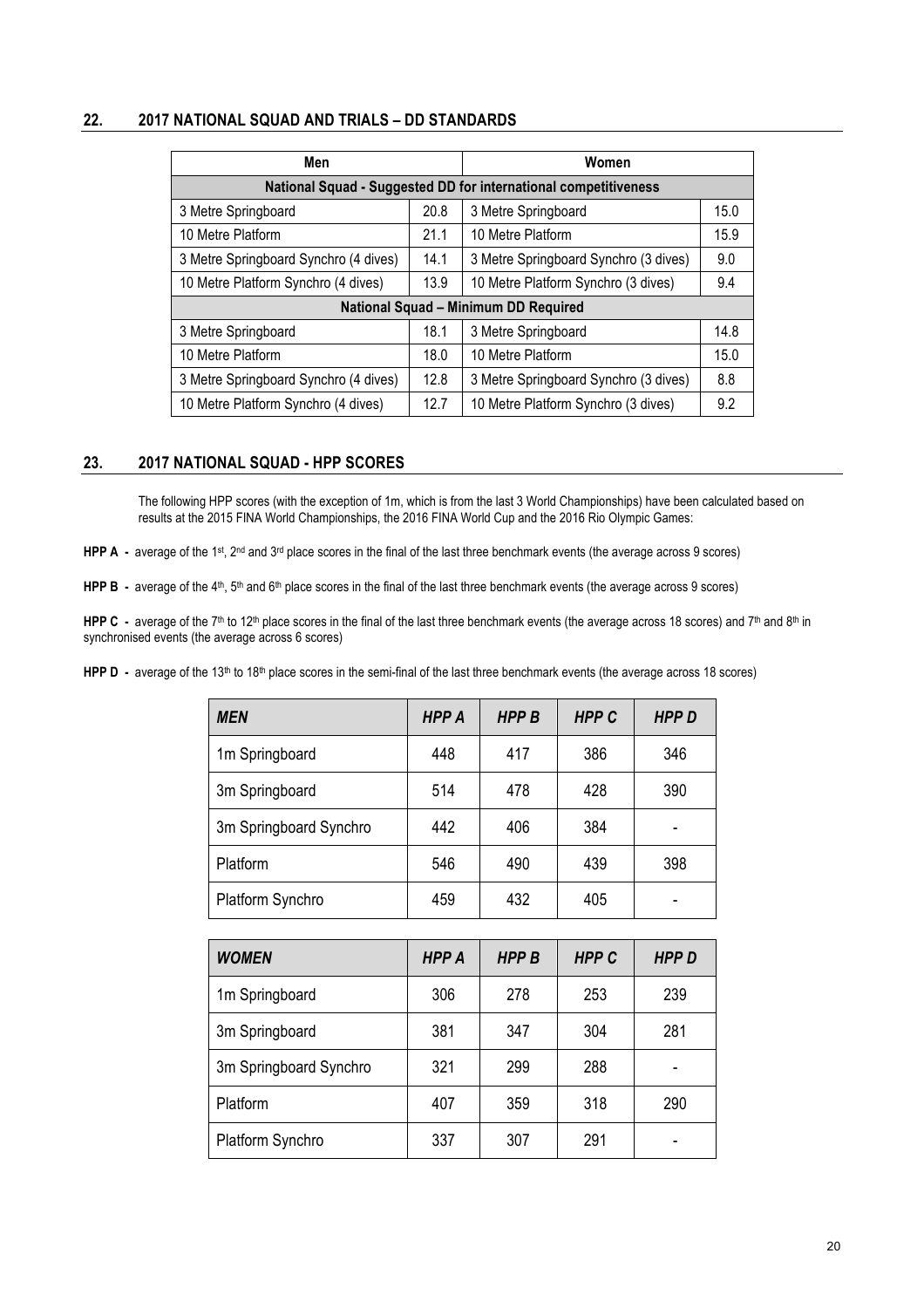# **24. 2017-18 NATIONAL JUNIOR SQUAD - HPP "DD" STANDARDS AND SCORES**

| <b>Group B - DD Standard and Scores</b> |               |                     |               |
|-----------------------------------------|---------------|---------------------|---------------|
| Boys - DD                               |               | Girls - DD          |               |
| 3 Metre Springboard                     | 13.1(5 dives) | 3 Metre Springboard | 13.1(5 dives) |
| 5-10 Metre Platform                     | 10.2(4 dives) | 5-10 Metre Platform | 10.2(4 dives) |
|                                         |               |                     |               |
| <b>Boys - Score</b>                     |               | Girls - Score       |               |
| 3 Metre Springboard                     | 390           | 3 Metre Springboard | 390           |
| 5-10 Metre Platform                     | 330           | 5-10 Metre Platform | 330           |

| Group C - DD Standard (4 last dives) and Scores |               |                     |               |
|-------------------------------------------------|---------------|---------------------|---------------|
| Boys - DD                                       |               | Girls - DD          |               |
| 3 Metre Springboard                             | 9.4 (4 dives) | 3 Metre Springboard | 9.4 (4 dives) |
| 5-10 Metre Platform                             | 9.6 (4 dives) | 5-10 Metre Platform | 9.6 (4 dives) |
|                                                 |               |                     |               |
| <b>Boys - Score</b>                             |               | Girls - Score       |               |
| 3 Metre Springboard                             | 290           | 3 Metre Springboard | 295           |
| 5-10 Metre Platform                             | 260           | 5-10 Metre Platform | 270           |

| Group C (Younger) DD Standard (4 last dives) and Scores                                               |               |                     |               |
|-------------------------------------------------------------------------------------------------------|---------------|---------------------|---------------|
| Group C athletes aged 11 years or younger as at 31 December 2017 must achieve the following criteria: |               |                     |               |
| Boys - DD                                                                                             |               | Girls - DD          |               |
| 3 Metre Springboard                                                                                   | 8.7 (4 dives) | 3 Metre Springboard | 8.7 (4 dives) |
| 5-10 Metre Platform                                                                                   | 8.4 (4 dives) | 5-10 Metre Platform | 8.4 (4 dives) |
|                                                                                                       |               |                     |               |
| <b>Boys - Score</b>                                                                                   |               | Girls - Score       |               |
| 3 Metre Springboard                                                                                   | 290           | 3 Metre Springboard | 295           |
| 5-10 Metre Platform                                                                                   | 260           | 5-10 Metre Platform | 270           |